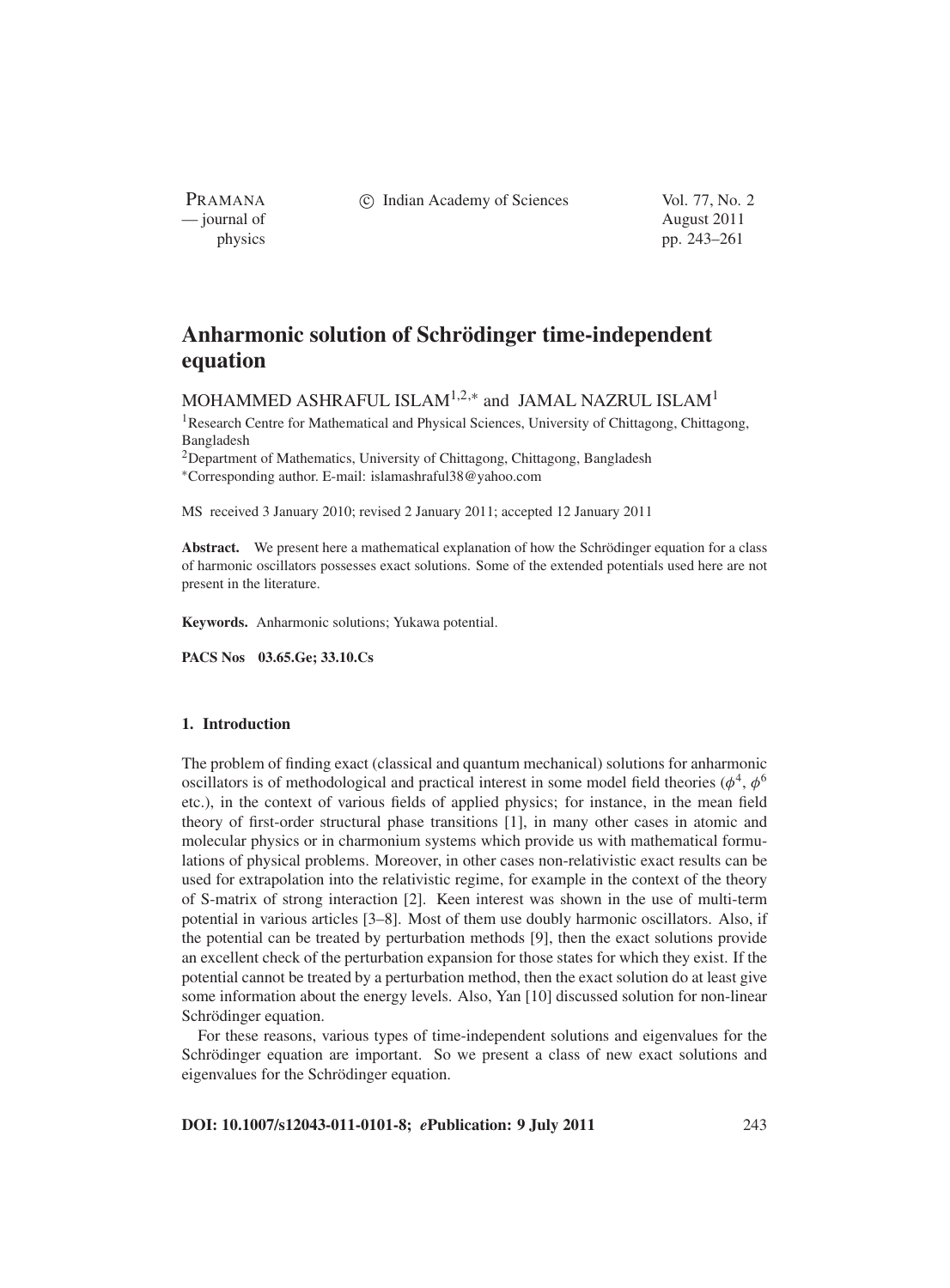#### **2. One-dimensional oscillations**

The Hamiltonian for one-dimensional oscillation is well known [4] to be

$$
H = \frac{1}{2}p^2 + V(q),
$$
\n(2.1)

where  $p$  is the momentum and  $q$  is the function of generalized coordinates.

Let us now consider a more general potential

$$
V(q) = \frac{1}{2} \left\{ -\sum_{n=2}^{N} 2n (2n-1) a_n q^{2n-2} + \left( \sum_{n=1}^{N} 2n a_n q^{2n-1} \right)^2 \right\},
$$
 (2.2)

where *an* are constants.

The time-independent Schrödinger equation is

$$
\left(-\frac{1}{2}\frac{\mathrm{d}^2}{\mathrm{d}q^2} + V(q)\right)\psi(q) = E\psi(q). \tag{2.3}
$$

For the potential (2.2) the solution of eq. (2.3) is of the form

$$
\psi(q) = \exp\left(-\sum_{n=1}^{N} a_n q^{2n}\right),\tag{2.4}
$$

where  $E = a_1$ .

This is a ground state solution of one-dimensional time-independent Schrödinger equation and the ground state energy level is positive or negative depending on whether  $a_1$  is positive or negative. For  $N = 2$ , in potential (2.2), the solution (2.4) can be reduced to the potential of Leach ([6], expression (1.3)), i.e.

$$
V(q) = aq^2 + bq^4 + cq^6,
$$
\n(2.5)

and his solution (expression (1.5)), i.e.

$$
\psi(q) = \exp\left(-\frac{1}{2}\alpha q^2 - \frac{1}{4}\beta q^4\right),\tag{2.6}
$$

provided

$$
a = 2E^2 - 6a_2, \quad b = 8Ea_2, \quad c = 8a_2^2
$$

and

$$
\alpha = 2a_1 = 2E, \quad \beta = 4a_2.
$$

Also for  $N = 2$  the potential (2.2) reduces to that of Flessas's ([3–5], expression (1)) and of Khare ([7], expression (1)), i.e.

$$
V(q) = \frac{1}{2}\omega^2 q^2 + \frac{1}{4}\lambda q^4 + \frac{1}{6}\eta q^6, \quad \eta > 0,
$$
\n(2.7)

provided

$$
E = a_1 = \frac{1}{8}\lambda \left(\frac{3}{\eta}\right)^{1/2}, \quad a_2 = \frac{1}{4} \left(\frac{\eta}{3}\right)^{1/2}, \quad \omega^2 = \frac{3\lambda^2}{16\eta} - (3\eta)^{1/2},
$$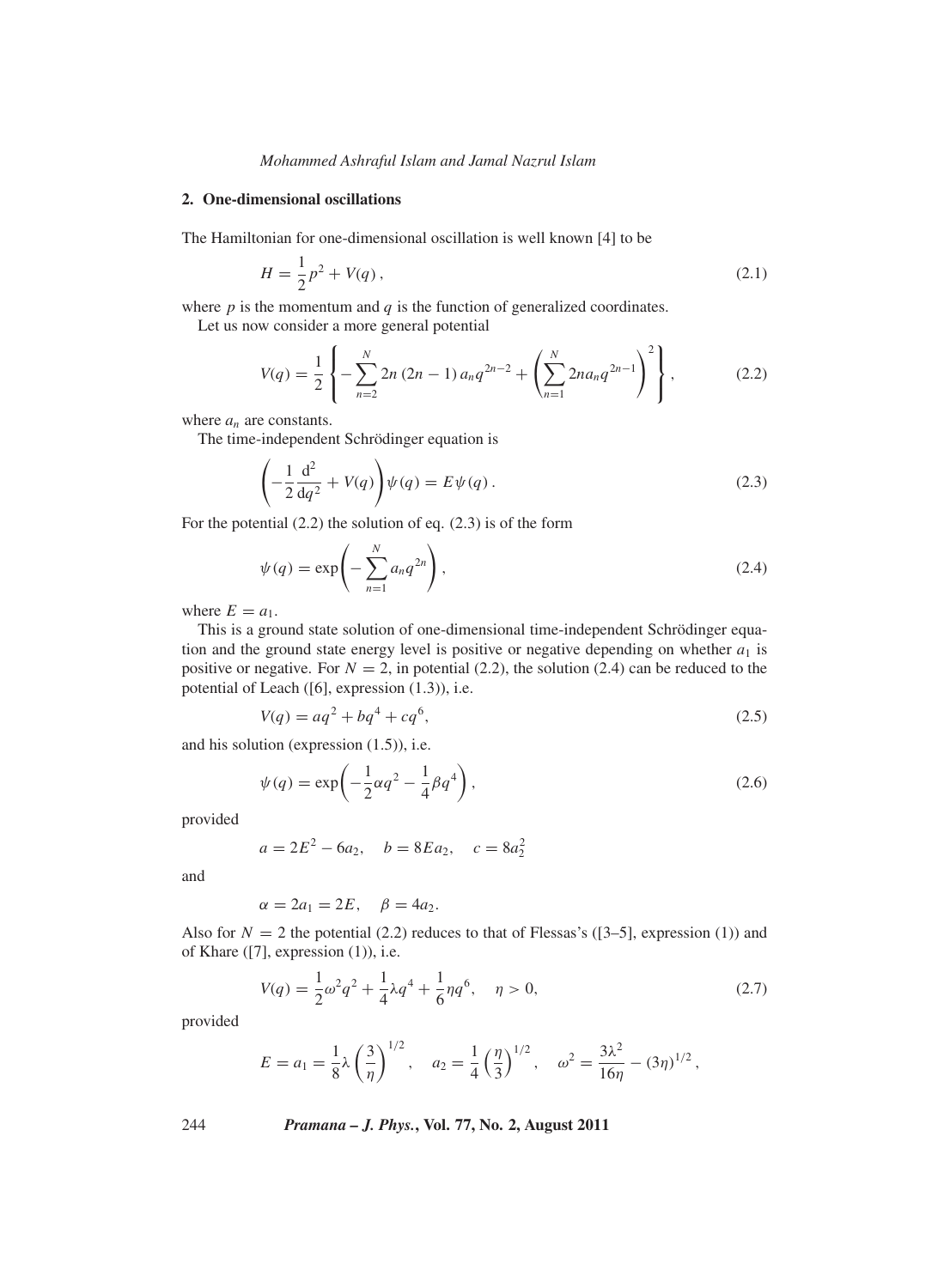and the corresponding solution

$$
\psi(q) = \exp\left\{-\frac{\lambda}{8} \left(\frac{3}{\eta}\right)^{1/2} q^2 - \frac{1}{4} \left(\frac{\eta}{3}\right)^2 q^4\right\}.
$$
\n(2.8)

Again for  $N = 3$  the potential (2.2) reduces to the potential of Flessas ([4], expression (3)), i.e.

$$
V(q) = \frac{1}{2}\omega^2 q^2 + \frac{1}{4}b_2 q^4 + \frac{1}{6}b_3 q^6 + \frac{1}{8}b_4 q^8 + \frac{1}{10}b_5 q^{10}, \quad b_5 > 0,
$$
 (2.9)

provided

$$
E = a_1, \quad \omega^2 = 4(E^2 - 3a_2), \quad b_2 = 4(8Ea_2 - 15a_3),
$$
  

$$
b_3 = 6(8a_2^2 + 12Ea_2), \quad b_4 = 192a_2a_3, \quad b_5 = 180a_3^2,
$$

and the corresponding solution

$$
\psi(q) = \exp\left(-\sum_{n=1}^{3} a_n q^{2n}\right).
$$
\n(2.10)

Now, consider the potential

$$
V = E - \frac{1}{2} \left\{ Q'(q) e^{-2\beta q^2} + Q'(q) e^{-\beta q^2} - 2\beta q Q(q) e^{-\beta q^2} \right\},
$$
 (2.11)

where  $Q(q)$  is a function of *q* and  $Q'(q) = dQ/dq$ ,  $\beta$  = const.

For this potential, Schrödinger equation (2.3) gives the solution

$$
\psi(q) = A \exp\left\{ \int^q Q(q') e^{-\beta q'^2} dq' \right\}.
$$
\n(2.12)

For bounded support, one may consider the wave function [11,12]

$$
\psi(q) = A \exp\left\{\frac{-\alpha^2}{q_0^2 - q^2}\right\}, \quad \text{if } |q| < q_0,
$$
\n
$$
= 0, \quad \text{if } |q| \ge q_0.
$$
\n
$$
(2.13)
$$

(Note that  $\psi(q)$  and all its derivatives vanish strictly for  $|q| \geq q_0, q_0 > 0.$ ) Thus the Schrödinger equation (2.3) gives the potential

$$
V = E - \frac{\alpha^2 q_0^2 + 2\alpha^2 (q_0^2 - 1) q^2 - 3\alpha^2 q^4}{(q_0^2 - q^2)^4}.
$$
 (2.14)

The time-independent one-dimensional Schrödinger equation (2.3) may also be written as [6]

$$
(D2 + \lambda - X)\psi = 0,\t(2.15)
$$

where  $D \equiv d/dq$ .  $\lambda$  is the eigenvalue and  $X(q)$  is the potential (to within a constant multiplier). This differential equation may be written in the operator form [6] as

$$
D2 + \lambda - X = (D - \alpha) (D - \beta)
$$
\n(2.16)

*Pramana – J. Phys.***, Vol. 77, No. 2, August 2011** 245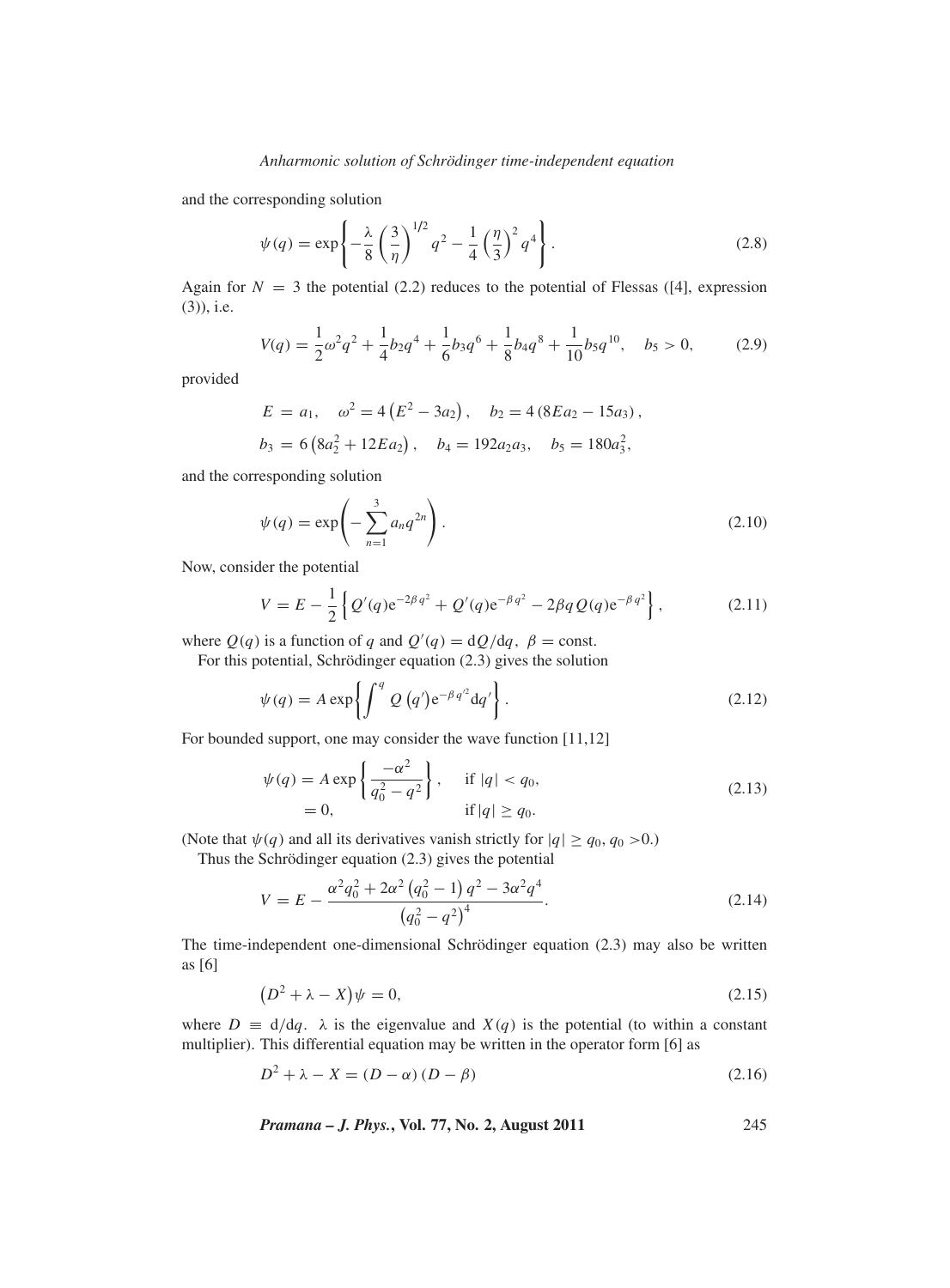from which it follows that

$$
\beta = -\alpha, \quad \alpha^2 - \alpha' = X - \lambda. \tag{2.17}
$$

Equation (2.11) now reads [6] as

$$
(D - \alpha) (D + \alpha) \psi = 0,
$$
\n<sup>(2.18)</sup>

the general solution of (2.18) as follows:

$$
\psi(q) = A \exp\left(-\int^q \alpha(u) \, \mathrm{d}u\right) + B \exp\left(-\int^q \alpha(u) \, \mathrm{d}u\right)
$$

$$
\times \int^q \exp\left(2\int^u \alpha(v) \, \mathrm{d}v\right) \mathrm{d}u. \tag{2.19}
$$

In the context of an oscillator potential,  $\alpha(q)$  is a polynomial and either *A* or *B* will be zero according to the behaviour of  $\alpha(q)$  as  $|q| \to \infty$ . The solution (2.19) is a ground-state solution. To obtain higher states factorization of the form [6]

$$
(D - \alpha) (fD - \beta) = f(D^2 + \lambda - X), \qquad (2.20)
$$

is assumed, which gives  $\beta = f' - \alpha f$ , and

$$
X - \lambda = \alpha^2 - \alpha' - (2\alpha f' - f'') / f.
$$
 (2.21)

Then the solution changes to

$$
\psi(q) = Af(q) \exp\left(-\int^q \alpha(u) du\right) + Bf(q) \exp\left(-\int^q \alpha(u) du\right)
$$

$$
\times \int^q f^{-2}(u) \exp\left(2\int^u \alpha(v) dv\right) du, \tag{2.22}
$$

having the same analysis as for (2.19).

In (2.17) the choice of a polynomial for  $\alpha(q)$  will give a polynomial *X*(*q*). For the wave function to be square integrable the degree of  $\alpha(q)$  must be odd, i.e.,  $2N + 1$ , whence the degree of  $X(q)$  is  $4N + 2$ . It is possible to obtain more than one explicit solution (corresponding to different energy levels) for a particular potential by assuming that  $\psi(q)$ has the form

$$
\psi(q) = f(q) \exp\left(-\sum_{n=1}^{N} \int \alpha_n q^{2n-1} dq\right),\tag{2.23}
$$

where  $\alpha_n$  are constants.

*For odd states*, we need to consider

$$
f(q) = \sum_{n=1}^{p} f_{2n-1} q^{2n-1}, \quad \alpha(q) = \sum_{n=1}^{N} \alpha_{2n-1} q^{2n-1}, \quad A = \sum_{n=0}^{N-1} a_{2n} q^{2n}. \tag{2.24}
$$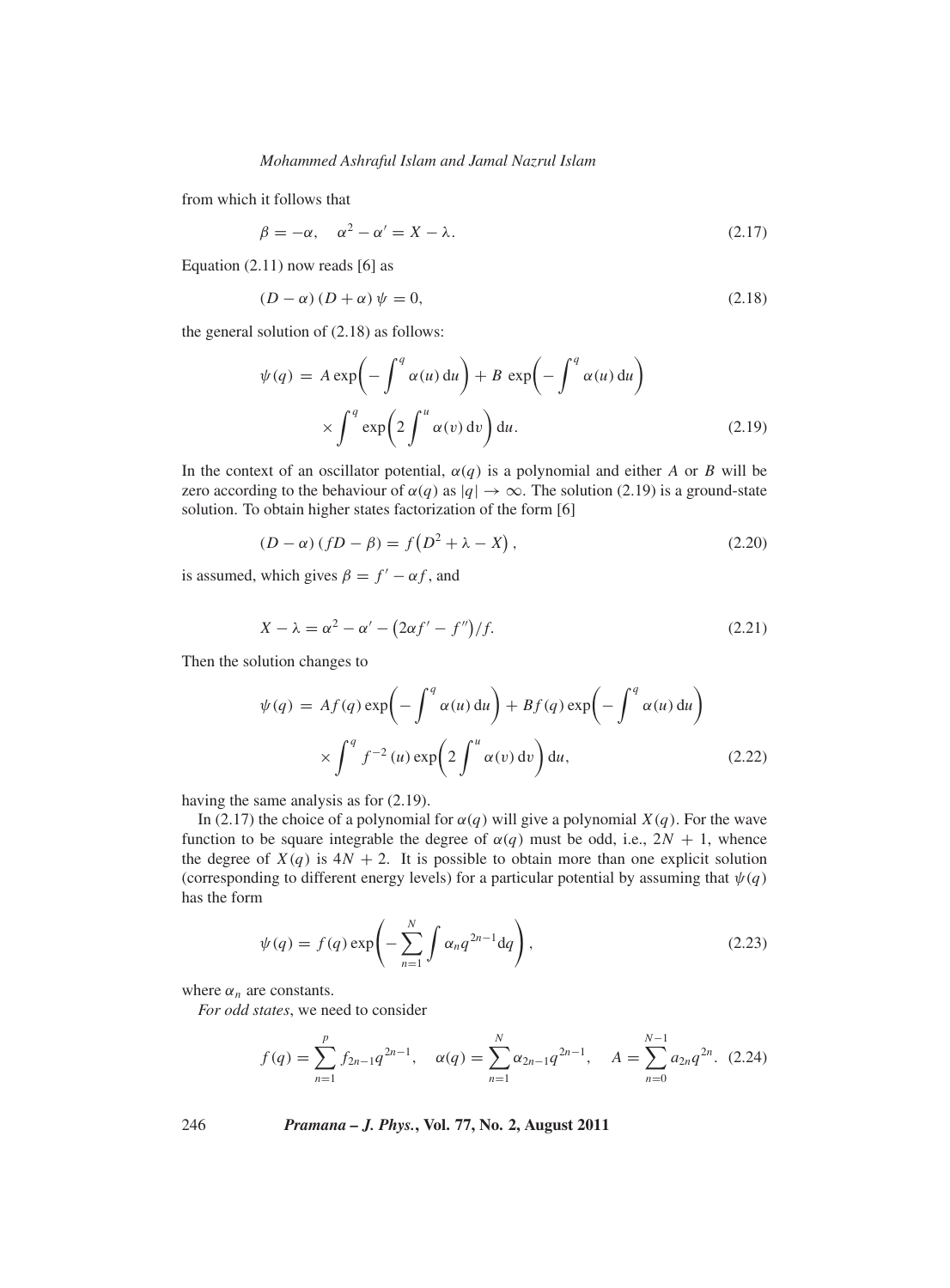Then (2.21) implies the choice

$$
2\alpha f' - f'' = Af,\tag{2.25}
$$

which gives *N* sets of relations for  $k = 1, 2, \ldots$ , where *p* is a positive integer, equating coefficients of powers of *q*:

$$
q^{2k-1}: 2\sum_{n=1}^{p} (2n-1)\alpha_{2k-2n+1}f_{2n-1} - 2k(2k+1)f_{2k+1} = \sum_{n=1}^{p} a_{2k-2n}f_{2n-1},
$$
\n(2.26)

from which we can obtain all unknowns  $a_{2i}$ ,  $i = 1,2,3,...$ .

*For e*v*en states*, we have to take *f* as an even function, i.e.

$$
f(q) = \sum_{n=0}^p f_{2n} q^{2n}.
$$

Then for this *f* , eq. (2.25) gives *N* number of relations

$$
q^{2k}: 2\sum_{n=1}^{p} 2n\alpha_{2k-2n+1}f_{2n} - 2(k+1)(2k+1)f_{2k+2}
$$
  
= 
$$
\sum_{n=0}^{p} a_{2k-2n}f_{2n},
$$
 (2.27)

where

$$
a_{-n} = f_{-n} = 0, \quad \alpha_{2N+i} = f_{2P+j} = a_{2N+k} = 0.
$$

Using the above process we can obtain different states of solution of the form (2.23). To clarify this process we cite some examples.

*Case* 1. Consider  $\alpha(q) = \alpha_1 q + \alpha_3 q^3 + \alpha_5 q^5$ ,  $f = f_1 q$ . Then eq. (2.25), i.e.,  $2\alpha f' - f'' =$  $(a_0 + a_2q^2 + a_4q^4)$  *f*, gives

$$
a_0 = 2\alpha_1
$$
,  $a_2 = 2\alpha_3$ ,  $a_4 = 2\alpha_5$ .

Then for  $\lambda = 3\alpha_1$ , the potential (2.21) becomes

$$
X(q) = (\alpha_1^2 - 5\alpha_3) q^2 + (\alpha_1 \alpha_3 - 7\alpha_5) q^4 + (\alpha_3^2 + 2\alpha_1 \alpha_5) q^6
$$
  
+ 2\alpha\_3 \alpha\_5 q^8 + \alpha\_5^2 q^{10}, \t(2.28)

and the solution is

$$
\psi(q) = (f_1 q) \exp\left\{-\frac{\alpha_1}{2}q^2 - \frac{\alpha_3}{4}q^4 - \frac{\alpha_5}{6}q^6\right\}.
$$
 (2.29)

*Case* 2. Consider  $f = f_0 + f_2 q^2$ . Then (2.27) gives for  $(f_2/f_0) = g$ ,  $a_0 = 2g$ ,  $a_2 =$  $4\alpha_1 g + 2g^2$ ,  $a_4 = 4\alpha_3 g - 4\alpha_1 g^2 - 2g^3$ ,  $\alpha_5 = \alpha_3 g - \alpha_1 g^2 - \frac{1}{2}g^3$ , which indicates that *g* has three values.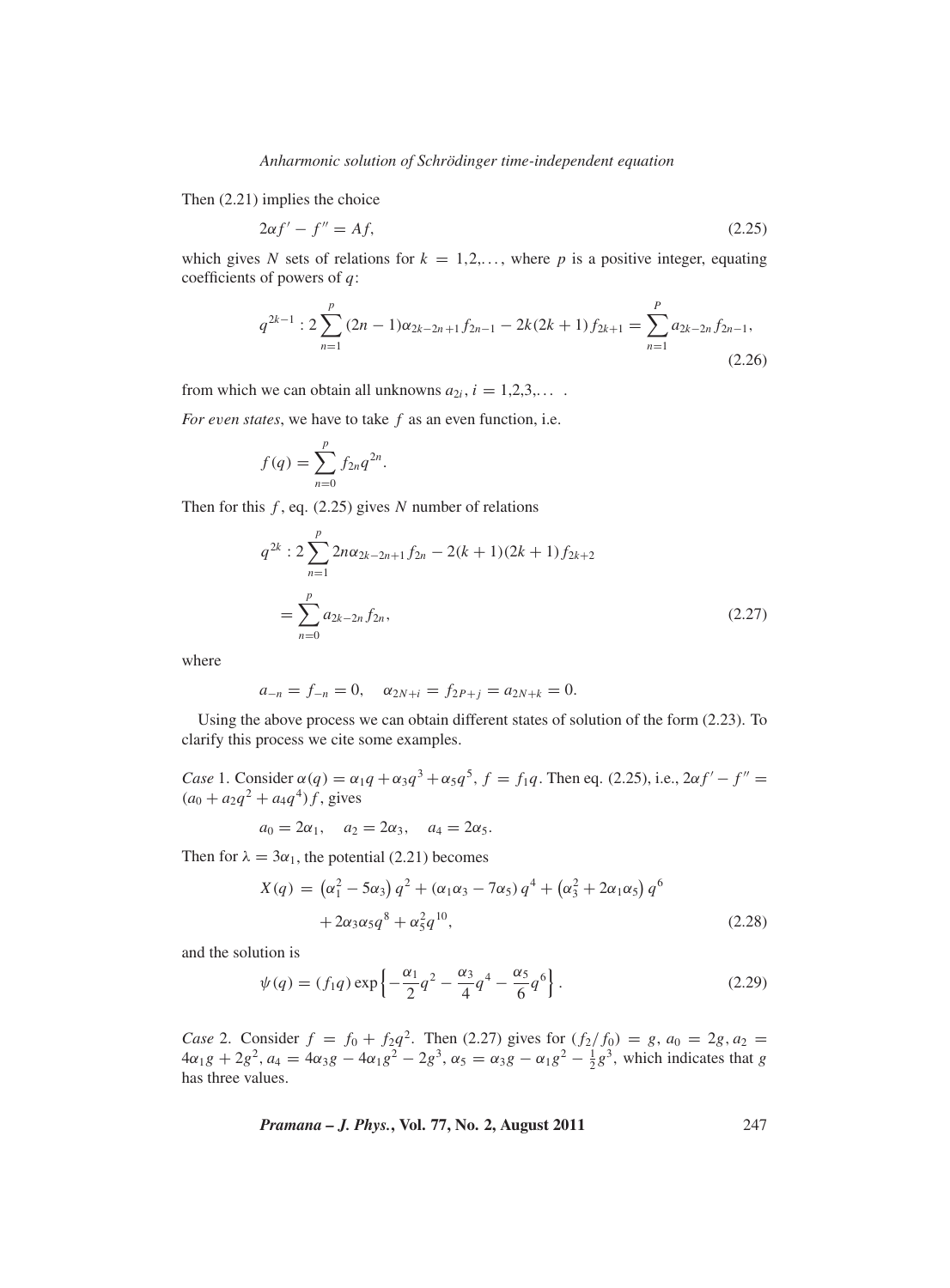The potential (2.21) for  $\lambda = \alpha_1 + 2g$  gives

$$
X(q) = (\alpha_1^2 - 3\alpha_3 - 4\alpha_1 g - 2g^2) q^2 + (2\alpha_1 \alpha_3 - 5\alpha_5 - 4\alpha_3 g + 4\alpha_1 g^2 + 2g^3) q^4
$$
  
+ (\alpha\_3^2 + 2\alpha\_1 \alpha\_5) q^6 + 2\alpha\_3 \alpha\_5 q^8 + \alpha\_5 q^{10}, (2.30)

and the solution is

$$
\psi(q) = f_0 \left( 1 + g q^2 \right) \exp \left\{ -\frac{\alpha_1}{2} q^2 - \frac{\alpha_3}{4} q^4 - \frac{\alpha_5}{6} q^6 \right\}.
$$
 (2.31)

Now, if we take  $f = 1 + f_2 q^2$  and  $\alpha_5 = a_4 = 0$ , then using (2.27) the above result after calculations, gives

$$
f_2=-\alpha_1\pm\sqrt{(\alpha_1^2+2\alpha_3)},
$$

and for  $\lambda = \alpha_1 - 2f_2$ , the potential (2.21) becomes

$$
X(q) = (\alpha_1^2 - 7\alpha_3) q^2 + 2\alpha_1 \alpha_3 q^4 + \alpha_3^2 q^6,
$$
 (2.30a)

and the corresponding solution is

$$
\psi = \left[1 + \left\{-\alpha_1 \pm \sqrt{(\alpha_1^2 + 2\alpha_3)}\right\} q^2\right] \exp\left(-\frac{\alpha_1^2}{2} q^2 - \frac{\alpha_3}{4} q^4\right). \tag{2.31a}
$$

Now for  $\alpha_1 = \beta/2\sqrt{\gamma}$ ,  $\alpha_3 = \sqrt{\gamma}$ , eq. (2.30a) gives

$$
X(q) = \left(\frac{\beta^2}{4\gamma} - 7\sqrt{\gamma}\right)q^2 + \beta q^4 + \gamma q^6,
$$
 (2.30b)

$$
\psi = \left[1 + \frac{1}{2}\left\{-\frac{\beta}{\gamma} \pm \sqrt{\left(\frac{\beta^2}{\gamma} + 8\sqrt{\gamma}\right)}\right\} q^2\right] \exp\left(-\frac{\beta}{4\sqrt{\gamma}}q^2 - \frac{\sqrt{\gamma}}{4}q^4\right),\tag{2.31b}
$$

$$
E = \lambda = \frac{\beta}{2\sqrt{\gamma}} + 2\left\{\frac{\beta}{2\sqrt{\gamma}} \pm \sqrt{\left(\frac{\beta^2}{4\gamma} + 2\sqrt{\gamma}\right)}\right\}
$$

$$
= \frac{3\beta}{2\sqrt{\gamma}} \pm \sqrt{\left(\frac{\beta^2}{\gamma} + 8\sqrt{\gamma}\right)}
$$
(2.30c)

and

$$
\alpha = \frac{\beta^2}{4\gamma} - 7\sqrt{\gamma},\tag{2.30d}
$$

which shows that our results (eqs  $(2.30b-d)$ ) and (eq.  $(2.31b)$ ) are exactly matching with the results of Atre *et al* ([13], expressions (13), (14)) and their potential in Hamiltonian (in expression (6)) for  $n = 2$  except their polynomial  $P_{2\pm}$  (in expression (15)) but our method gives  $\left[1 + \frac{1}{2}\right]$  $\left\{-\frac{\beta}{\gamma}\pm\sqrt{\left(\frac{\beta^2}{\gamma}+8\sqrt{\gamma}\right)}\right\}q^2\right\}$ . So eqs (2.30) and (2.31) are more general than that of  $[13]$ .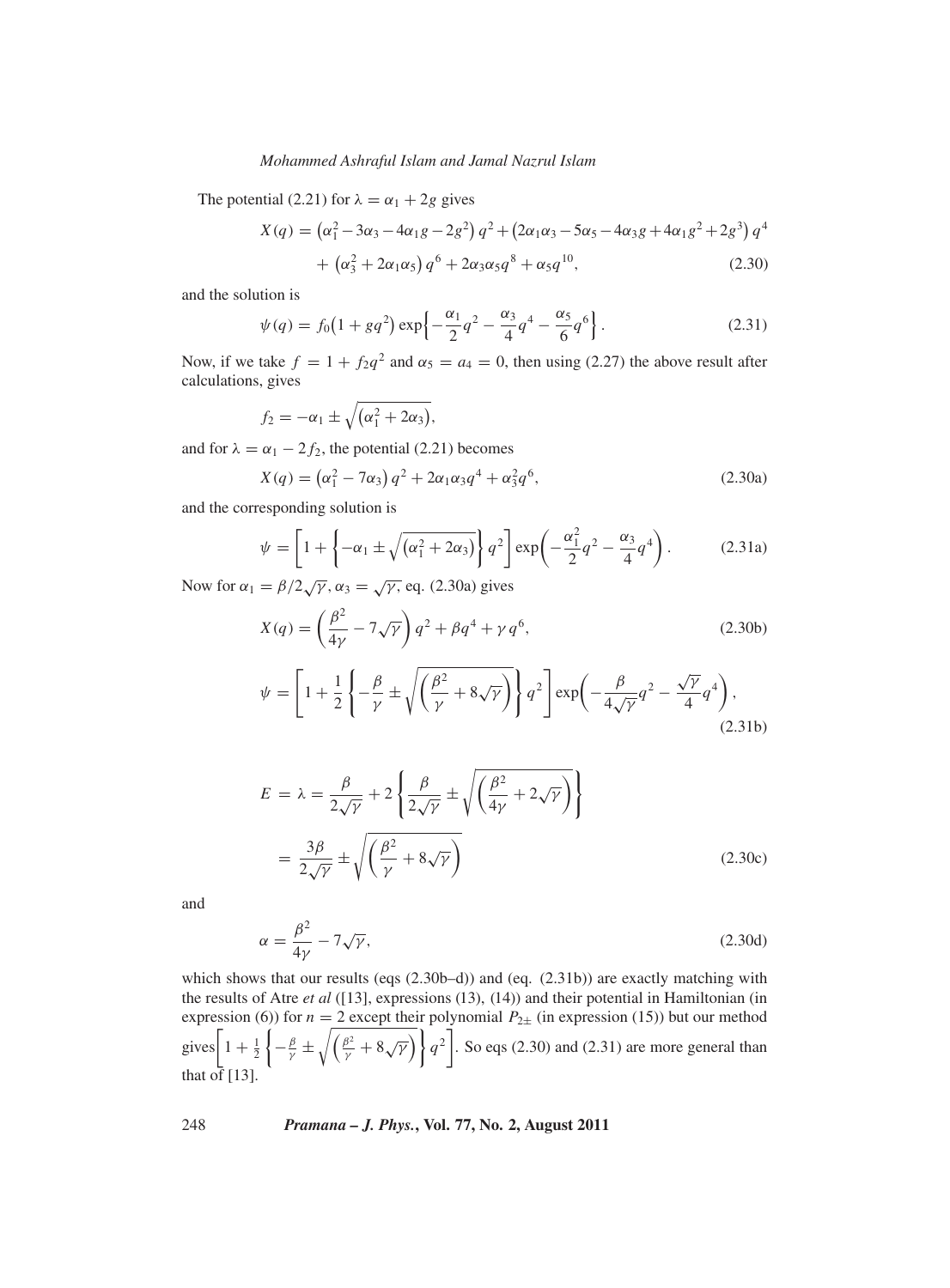Again for  $\beta = \frac{\alpha_1}{q} + \alpha_3 q^3$ ,  $f = f_0 + f_2 q^2$ . Then using (2.25), i.e.  $2\beta f' - f'' = Af$ , gives  $f_2 = 4\alpha_3 f_0/(1 - 2\alpha_1)$  and for  $\lambda = E = -(4\alpha_3 f_0/f_2)$  gives the potential

$$
X(q) = \frac{(\alpha_1^2 + \alpha_1)}{q^2} + (2\alpha_1\alpha_3 - 7\alpha_3)q^2 + \alpha_3^2 q^6,
$$
 (2.30e)

and the solution is

$$
\psi = \left(f_0 \pm \sqrt{\frac{4\alpha_3 f_0}{1 - 2\alpha_1} q^2}\right) q^{-\alpha_1} \exp\left(-\frac{\alpha_3}{4} q^4\right). \tag{2.31c}
$$

Then the potential (2.30e) can be matched with the potential of the Hamiltonian (in expression (16)) of Atre *et al* [13] iff

$$
\sigma = \alpha_1(\alpha_1 + 1), \quad \alpha = 2\alpha_1\alpha_3 - 7\alpha_3, \quad \gamma = \alpha_3^2.
$$

If we choose  $f_2 = \sqrt{\gamma} = \alpha_3 = a \Rightarrow f_0 = -\frac{\lambda}{4} = -\frac{E}{4}$  that gives

$$
\alpha = (2\alpha_1 - 7)\sqrt{\gamma} = -4 (s - 2) a
$$
, for  $\alpha_1 = -2l = -2\left(s - \frac{1}{4}\right)$ ,

and

$$
\sigma = -2l(-2l + 1) = 4\left(s - \frac{1}{4}\right)\left(s - \frac{3}{4}\right),
$$

this agrees with that in ref. [13] for  $\mu = -5/2$ .

Then the solution (2.31c) becomes

$$
\psi = \left(-\frac{E}{4} \pm aq^2\right) q^{2l} \exp\left(-\frac{a}{4}q^4\right),\,
$$

which agrees with the solution of Atre *et al* [13] (p. 49).

*Case* 3. Consider  $f = f_1q + f_3q^3$ . Then eq. (2.25) gives for  $f_3/f_1 = g$ ,  $a_0 = 2a_1 -$ 6*g*,  $a_2 = 2a_3 + 4a_1g + 6g^2$ ,  $a_4 = 6(a_3g - a_1g^2 - 6g^3)$ ,  $a_5 = a_3g - a_1g^2 - 6g^3$ , which indicates that *g* has three values.

For  $\lambda = 6g - \alpha_1$ , eq. (2.21) reduces to

$$
X(q) = (\alpha_1^2 - 5\alpha_3 - 4\alpha_1 g - 6g^2) q^2 + (2\alpha_1 \alpha_3 - 6\alpha_3 g + 6\alpha_1 g^2 + 36g^3) q^4
$$
  
+ (\alpha\_3^2 + 2\alpha\_1 \alpha\_5) q^6 + 2\alpha\_3 \alpha\_5 q^8 + \alpha\_5^2 q^{10}, \t(2.32)

and the solution is

$$
\psi(q) = f_1 \left( q + g q^3 \right) \exp \left( -\frac{\alpha_1}{2} q^2 - \frac{\alpha_3}{4} q^4 - \frac{\alpha_5}{6} q^6 \right). \tag{2.33}
$$

*Case* 4. Consider  $f = 1 + f_2 q^2 + f_4 q^4$ , for  $\alpha_5 = a_4 = 0$ . Then eq. (2.25) yields  $a_0 = -2f_2, a_2 = 8\alpha_3, f_4 = \frac{\alpha_1}{3}f_2 + \frac{f_2^2}{6} - \frac{2\alpha_3}{3}, f_2^3 + 4\alpha_1 f_2^2 + 4(\alpha_1^2 - 4\alpha_3) f_2 - 8\alpha_1 \alpha_3 = 0,$ which indicates that  $f_2$  has three values.

For  $\lambda = E = \alpha_1 + 2f_2$ , eq. (2.21) reduces to

$$
X(q) = (\alpha_1^2 - 11\alpha_3) q^2 + 2\alpha_1 \alpha_3 q^4 + \alpha_3^2 q^6,
$$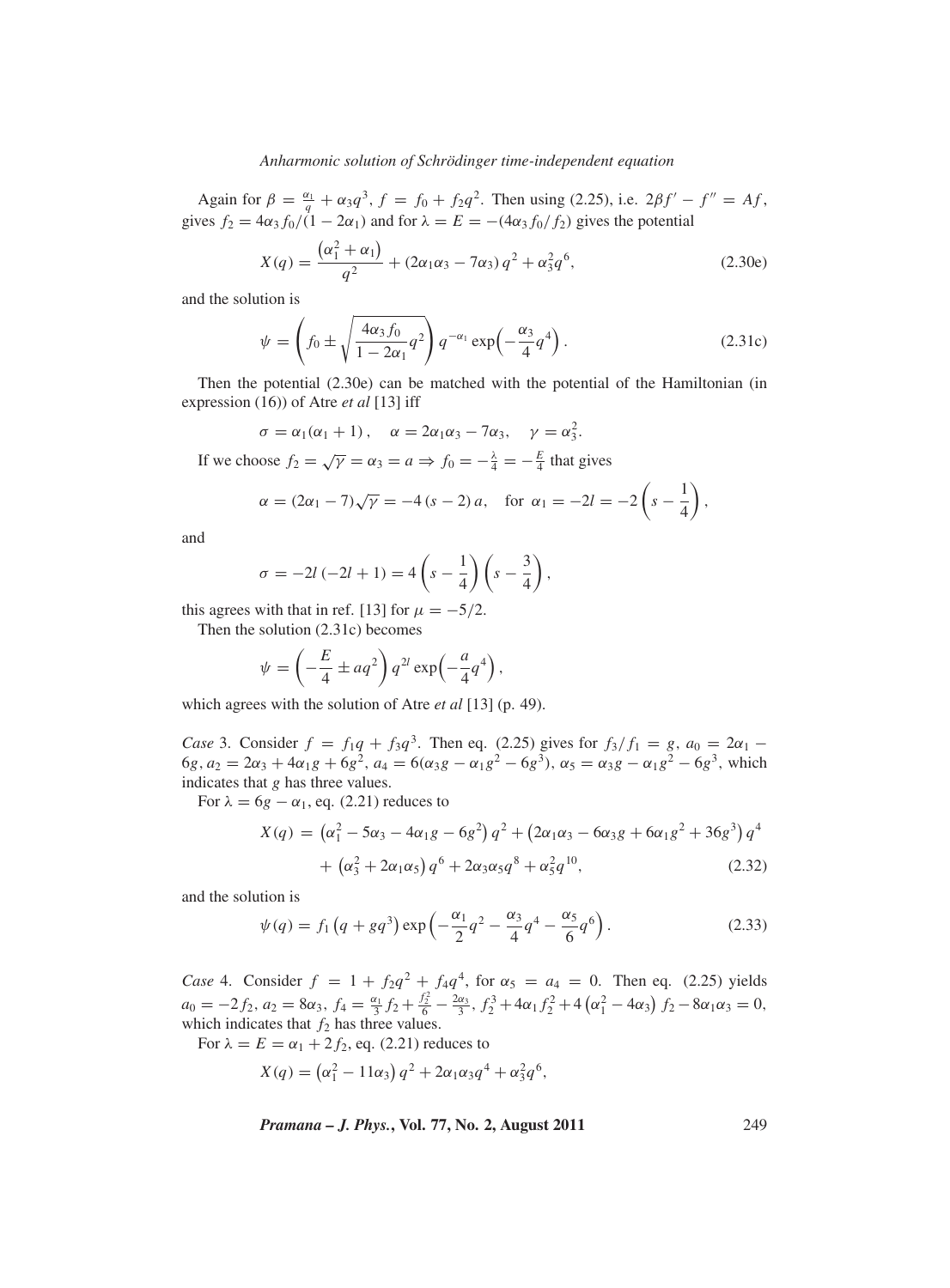and the solution for  $f = P_4(q)$  is

$$
\psi(q) = P_4(q) \exp\left(-\frac{\alpha_1}{2}q^2 - \frac{\alpha_3}{4}q^4\right),\,
$$

for the three values of  $f_2$ ,  $P_4(q)$  gives three polynomials.

Now consider the special case to match with the results of Atre *et al* [13] (p. 50). For  $\alpha_3 = 1$ , choose  $\alpha_1 = 0$  yielding  $f_2 = 0$ ,  $\pm 4$ . Hence

$$
f_4 = \begin{cases} -\frac{2}{3}, & \text{for } f_2 = 0, \\ 2, & \text{for } f_2 = \pm 4. \end{cases}
$$

The potential now becomes

$$
X(q) = -11q^{2} + q^{6},
$$
  

$$
\psi(q) = P_4(q) \exp\left(-\frac{q^4}{4}\right),
$$

where

$$
P_4(q) = \begin{cases} 1 - \frac{2}{3}q^4, & \text{for } f_2 = 0\\ 1 \pm 4q^2 + 2q^4, & \text{for } f_2 = \pm 4 \end{cases}
$$

and

$$
E=\lambda=0,~\pm 8
$$

which agree with the results of Atre *et al* [13] (p. 50).

Similarly for higher states we can extend the result for  $X(q)$  which is a polynomial in  $q^2$ . However, it is not necessary that *X*(*q*) be a polynomial in  $q^2$  but the polynomial of  $\alpha(q)$ must be an odd degree. The solution  $\psi(q)$  admits solution of Magyari's ([8], expression (3)).

#### **3. Three-dimensional oscillators**

The Schrödinger equation in cylindrical polar coordinate system when  $\psi$  is independent of  $θ$  and *z* (by replacing  $ρ$  by  $q$ ) reduces to

$$
-\frac{1}{2}\left(\frac{d^2}{dq^2} + \frac{1}{q}\frac{d}{dq}\right)\psi + (V - E)\psi = 0.
$$
\n(3.1)

The potential,

$$
V = \frac{1}{2} \left\{ \left( \sum_{n=1}^{N} 2n a_n q^{2n-1} \right)^2 - \sum_{n=2}^{N} 4n^2 a_n q^{2n-2} \right\},
$$
 (3.2)

gives the solution of (3.1) for  $E = 3a_1$  as

$$
\psi(q) = A \exp\left\{-\sum_{n=1}^{N} a_n q^{2n}\right\}.
$$
\n(3.3)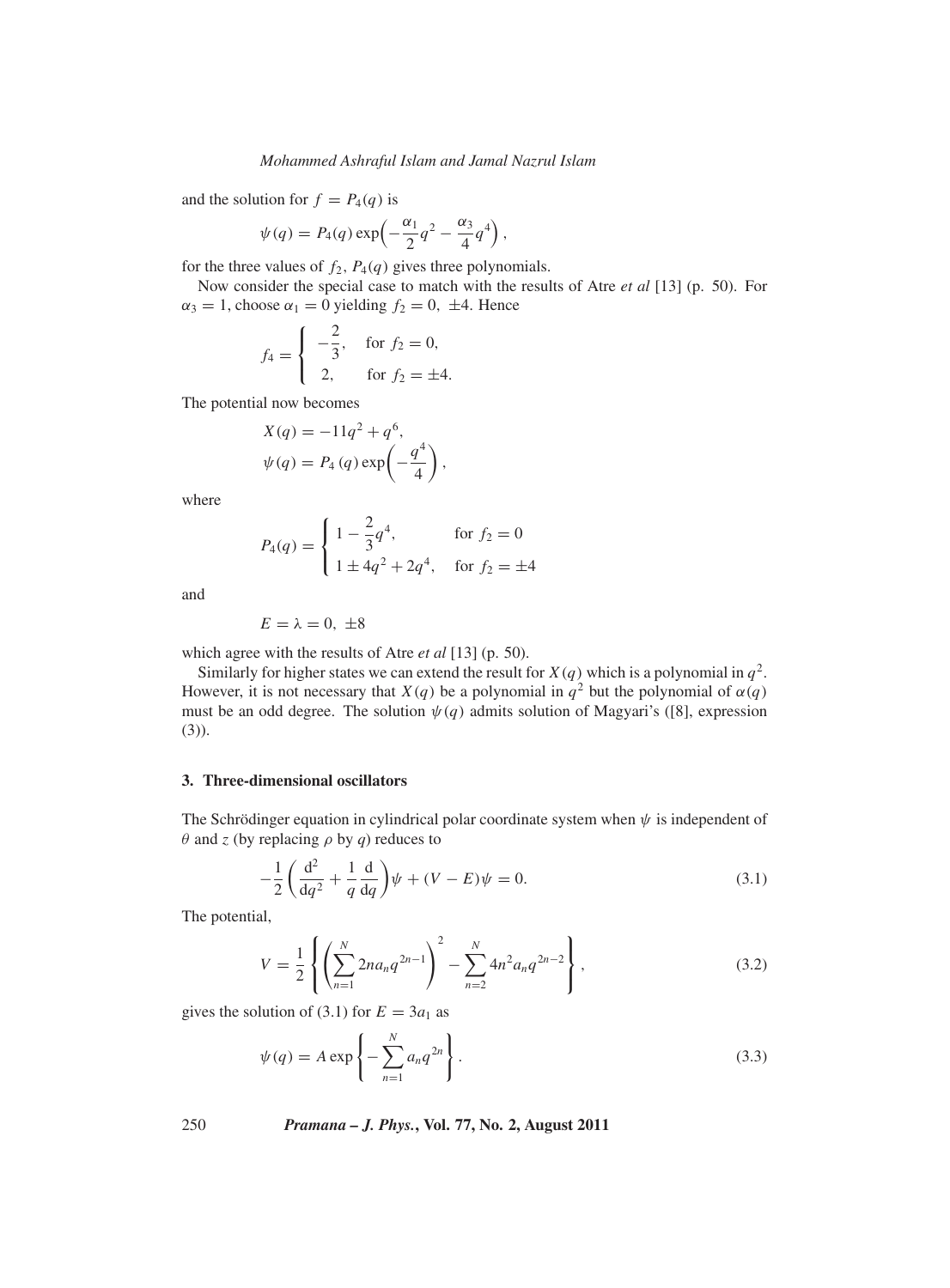Again, the Schrödinger equation in spherical polar coordinate system when  $\psi$  is independent of  $\theta$  and  $\varphi$  (by replacing *r* by *q*) reduces to

$$
-\frac{1}{2}\left(\frac{d^2}{dq^2} + \frac{2}{q}\frac{d}{dq}\right)\psi + (V - E)\psi = 0.
$$
 (3.4)

The potential

$$
V = \frac{1}{2} \left\{ \left( \sum_{n=1}^{N} 2n a_n q^{2n-1} \right)^2 - \sum_{n=2}^{N} 2n (2n+1) a_n q^{2n-2} \right\},
$$
 (3.5)

yields the solution of (3.4) for  $E = 3a_1$  as

$$
\psi(q) = A \exp\left\{-\sum_{n=1}^{N} a_n q^{2n}\right\}.
$$
\n(3.6)

The time-independent Schrödinger equation for cylindrical polar coordinate system is

$$
\left(-\frac{1}{2}\nabla^2 + V\right)\psi = E\psi,\tag{3.7}
$$

where

$$
\nabla^2 = \frac{1}{r} \frac{\partial}{\partial r} \left( r \frac{\partial}{\partial r} \right) + \frac{1}{r^2} \frac{\partial^2}{\partial \theta^2} + \frac{\partial^2}{\partial z^2}.
$$

Consider  $\psi$  is independent of  $\theta$ .

*Case* (a). Consider the potential

$$
V(r) = \frac{1}{2} \left\{ -\sum_{i=2}^{N} 4\alpha_i^2 m_i r^{2\alpha_i - 2} + \left( \sum_{i=1}^{N} 2\alpha_i m_i r^{2\alpha_i - 1} \right)^2 \right\}.
$$
 (3.8)

For  $E = \frac{1}{2}k^2 = 2m_1$  and  $\alpha_1 = 1$ , the solution of (3.7) for the above potential is

$$
\psi(rz) = \left(ae^{kz} + be^{-kz}\right) \exp\left(\sum_{i=1}^{N} m_i r^{2\alpha_i}\right). \tag{3.9}
$$

*Case* (b). Let us assume the potential

$$
V(rz) = \frac{1}{2} \left\{ \frac{m^2}{r^2} + \left( \sum_{i=1}^N \beta_i \alpha_i z^{\beta_i - 1} \right)^2 - \sum_{i=1}^N \beta_i (\beta_i - 1) \alpha_i z^{\beta_i - 2} \right\}.
$$
 (3.10)

For  $E = \frac{1}{2}k^2$ , the required solution of (3.7) for the above potential is

$$
\psi = \{C_1 J_m(kr) + C_2 J_{-m}(kr)\} \exp\left(-\sum_{i=1}^N \alpha_i z^{\beta_i}\right), \quad \text{for } m \text{-fraction,} \quad (3.11)
$$

$$
\psi = \{C_1 J_m(kr) + C_2 Y_m(kr)\} \exp\left(-\sum_{i=1}^N \alpha_i z^{\beta_i}\right), \quad \text{for } m \text{-integer}, \qquad (3.12)
$$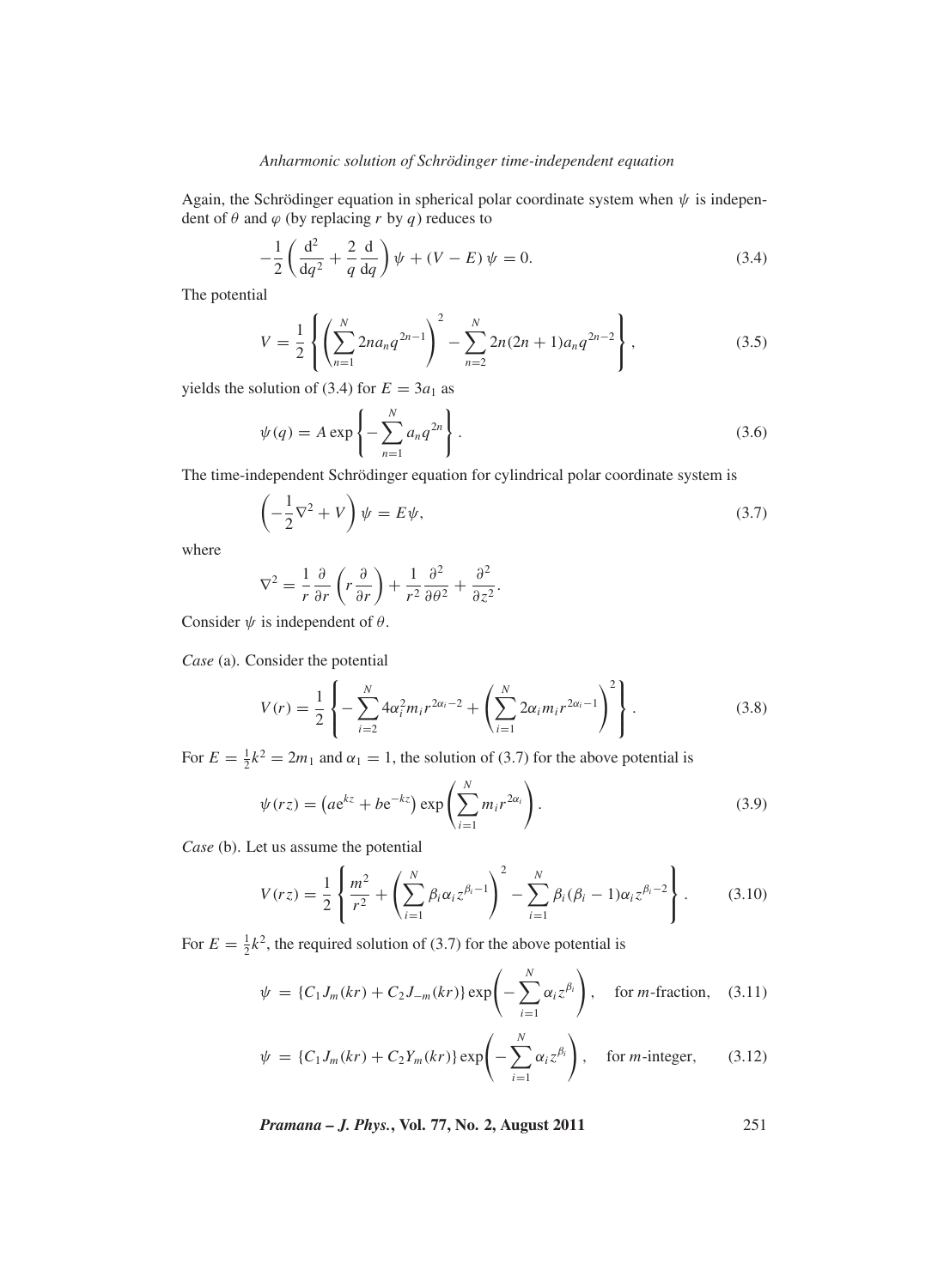where  $J_m$ ,  $Y_m$  are respectively Bessel's functions of the first kind and Neumann's Bessel's function of the second kind, of order *n*.

*Case* (c). Again, consider the potential

$$
V(r, z) = V(r) + V(z)
$$
  
=  $2\left(\sum_{i=1}^{n} \beta_i q_i r^{2q_i - 1}\right) - 2\sum_{i=2}^{n} \beta_i q_i^2 r^{2q_i - 2} + 2\left(\sum_{i=1}^{n} m_i \alpha_i z^{2m_i - 1}\right)^2$   
+  $\sum_{i=1}^{n} m_i (2m_i - 1) z^{2m - 2}.$  (3.13)

For  $q_1 = 1$ ,  $E = 2\beta_1$ , the corresponding solution of (3.7) for the above potential is

$$
\psi = \exp\left\{\sum_{i=1}^{n} \left(\alpha_i z^{2m_i} - \beta_i r^{2q_i}\right)\right\}.
$$
\n(3.14)

The time-independent Schrödinger equation for the spherical coordinate system is

$$
\left(-\frac{1}{2}\nabla^2 + V\right)\psi = E\psi,\tag{3.15}
$$

where

$$
\nabla^2 \equiv \frac{1}{r^2} \frac{\partial}{\partial r} \left( r^2 \frac{\partial}{\partial r} \right) + \frac{1}{r^2 \sin \theta} \frac{\partial}{\partial \theta} \left( \sin \theta \frac{\partial}{\partial \theta} \right) + \frac{1}{r^2 \sin^2 \theta} \frac{\partial^2}{\partial \varphi^2}.
$$

Let  $V = V(r)$  is the function of *r* only. Then for  $\psi = R \Theta \Phi$ , where  $R = R(r)$ ,  $\Theta =$  $\Theta(\theta)$ ,  $\Phi = \Phi(\varphi)$ , the above equation reduces to Morse and Freshbach [9],

$$
\frac{\mathrm{d}}{\mathrm{d}r}\left(r^2\frac{\mathrm{d}R}{\mathrm{d}r}\right) + \left\{2(E - V(r))r^2 - l(l+1)\right\}R = 0,\tag{3.16a}
$$

$$
\frac{\mathrm{d}^2 \Phi}{\mathrm{d}\varphi^2} + k^2 \Phi = 0,\tag{3.16b}
$$

$$
\frac{1}{\sin \theta} \frac{d}{d\theta} \left( \sin \theta \frac{d\Theta}{d\varphi} \right) + l(l+1)\Theta - \frac{k^2 \Theta}{\sin^2 \theta} = 0.
$$
 (3.16c)

The solution of eqs (3.16b) and (3.16c) are respectively

$$
\Phi = a_1 \cos k\varphi + b_1 \sin k\varphi, \tag{3.17a}
$$

$$
\Theta(\cos \theta) = a P_l^k(\cos \theta) + b Q_l^k(\cos \theta), \qquad (3.17b)
$$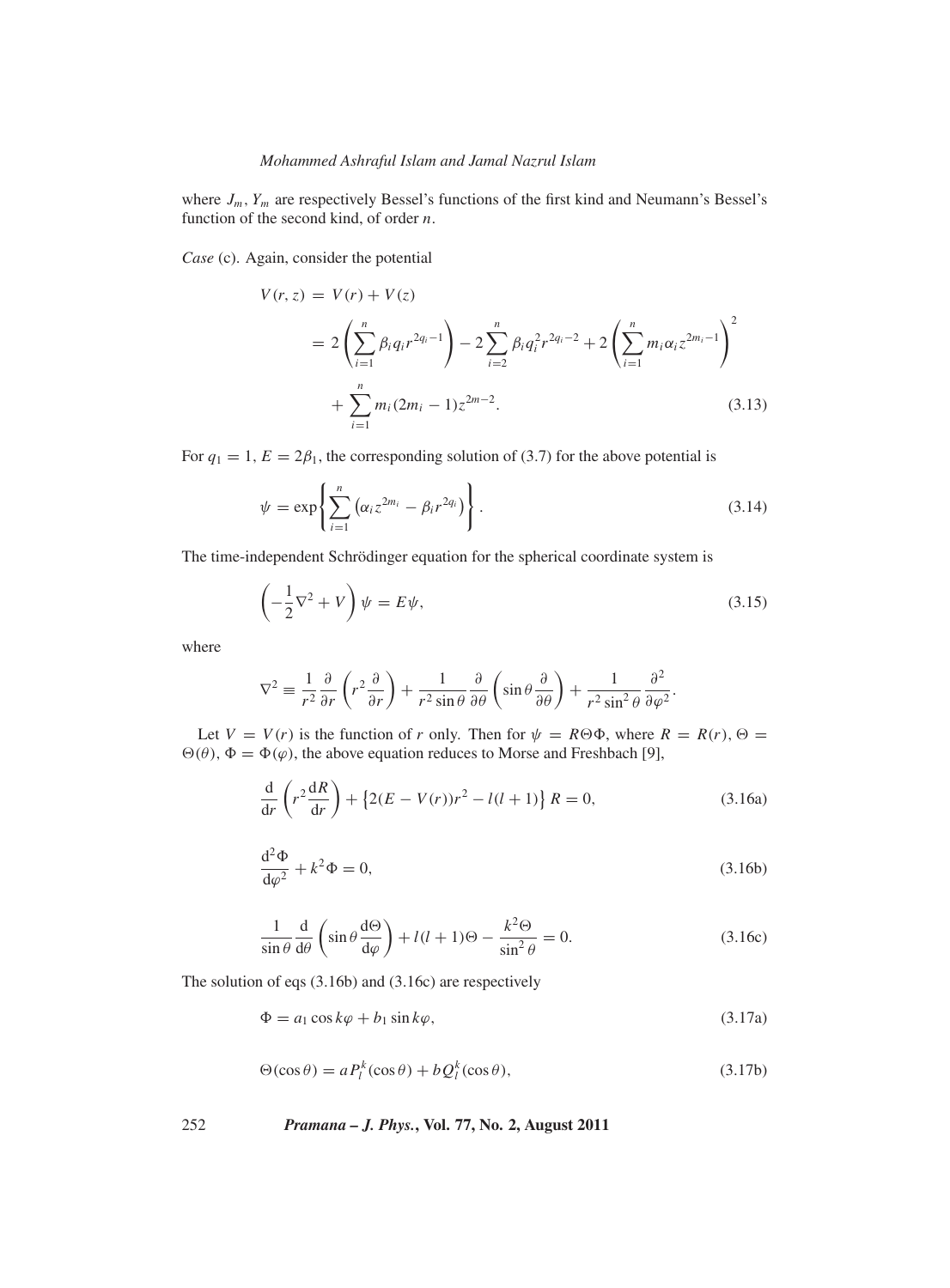where  $P_l^k(x)$  and  $Q_l^k(x)$  are the associated Legendre polynomials or functions of the first and second kind respectively, and

$$
\psi = (a_1 \cos k\varphi + b_1 \sin k\varphi) \left\{ a P_l^k (\cos \theta) + b Q_l^k (\cos \theta) \right\} \exp \left( - \sum_{i=1}^n a_i \gamma^{2m_i} \right)
$$
  

$$
Q_l^k (\cos \theta) = (-1)^l \sin^k \theta \frac{d^k Q_l(\cos \theta)}{d(\cos \theta)^k}.
$$

*Case* (i). Consider

$$
V(r) = \frac{n(n+1) - l(l+1)}{2r^2},
$$

then eq. (3.16a) gives

$$
\frac{\mathrm{d}}{\mathrm{d}r}\left(r^2\frac{\mathrm{d}R}{\mathrm{d}r}\right) + \left\{2Er^2 - n(n+1)\right\}R = 0.
$$
\n(3.18)

Choosing  $2E = k^2$  and then using the transformation  $x = kr$ , eq. (3.18) reduces to

$$
x^{2} \frac{d^{2} R}{dx^{2}} + 2x \frac{dR}{dx} + \left\{ x^{2} - n (n+1) \right\} R = 0.
$$

Again, by choosing  $Z = \sqrt{x}R$ , the above equation becomes

$$
x^{2} \frac{d^{2} Z}{dx^{2}} + 2x \frac{dZ}{dx} + \left\{ x^{2} - \left(n + \frac{1}{2}\right)^{2} \right\} Z = 0,
$$

which is a Bessel's equation of order  $n + \frac{1}{2}$  and so the solution of eq. (3.16a) will be

$$
R = \frac{1}{kr} \sqrt{\frac{2}{\pi}} \left\{ A J_{n + \frac{1}{2}}(kr) + (-1)^{n+1} B J_{-n - \frac{1}{2}}(kr) \right\}.
$$
 (3.19)

The required solution of (3.15) is

$$
\psi = \frac{1}{kr} \sqrt{\frac{2}{\pi}} \left\{ A J_{n+\frac{1}{2}}(kr) + (-1)^{n+1} B J_{-n-\frac{1}{2}}(kr) \right\}
$$
  
 
$$
\times \left\{ a P_l^k(\cos \theta) + b Q_l^k(\cos \theta) \right\} \{ a_1 \cos k\varphi + b_1 \sin k\varphi \}.
$$
 (3.20)

*Case* (ii). Now, consider the potential

$$
V(r) = 2\left(\sum_{i=1}^{n} m_i a_i r^{2m_i - 1}\right)^2 - \sum_{i=2}^{n} m_i (2m_i + 1) a_i r^{2m_i - 2} - l(l+1)/2r^2.
$$
 (3.21)

For  $E = 3a_1$  and  $m_1 = 1$ , the solution of eq. (3.16a) for the potential (eq. (3.21)) is

$$
R = \exp\left(-\sum_{i=1}^{n} a_i r^{2m_i}\right).
$$
\n(3.22)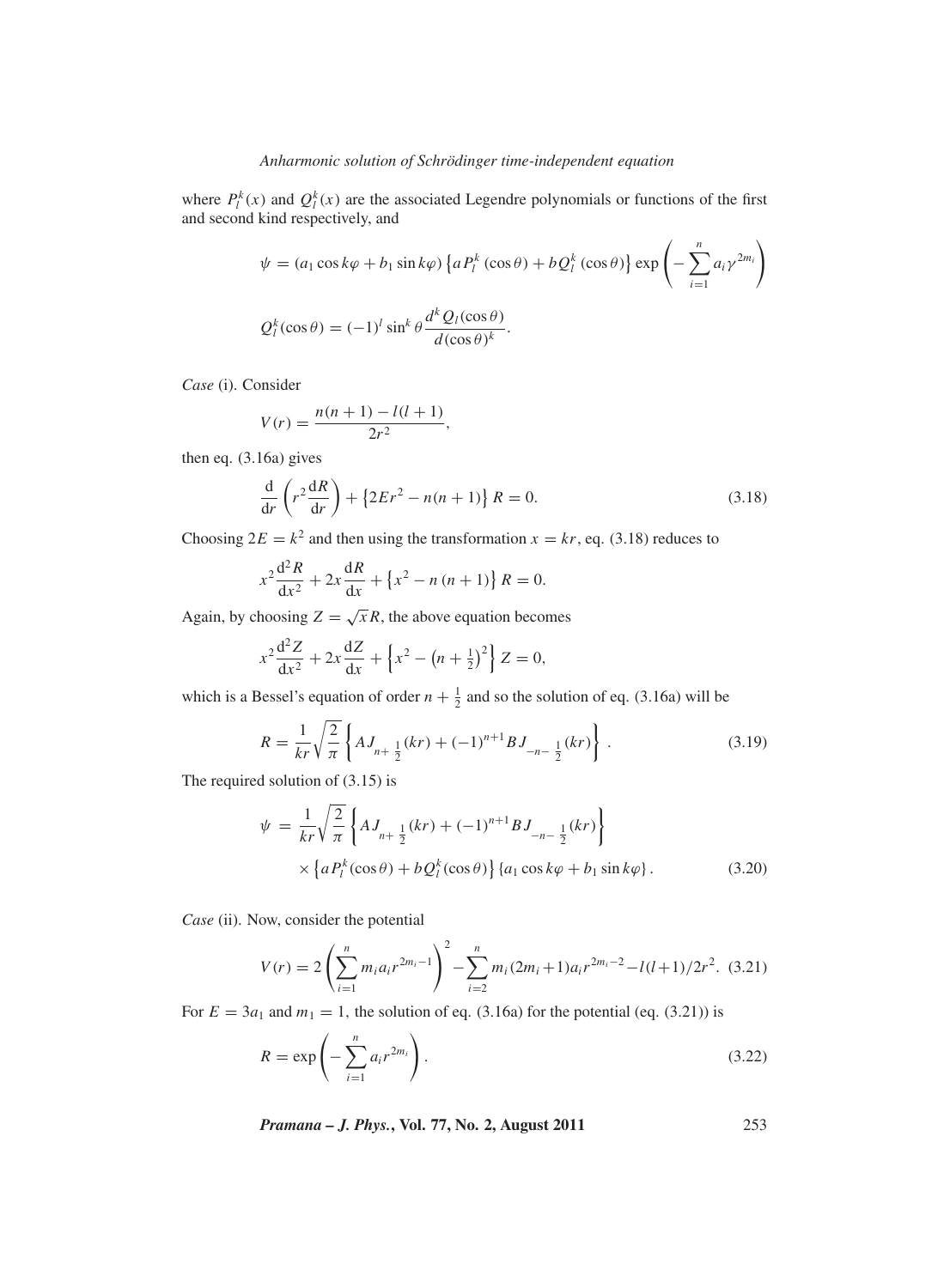So the required solution of (3.15) is

$$
\psi = (a_1 \cos k\varphi + b_1 \sin k\varphi) \{ a P_l^k (\cos \theta) + b Q_l^k (\cos \theta) \}
$$
  
 
$$
\times \exp \left(-\sum_{i=1}^n a_i r^{2m_i}\right).
$$
 (3.23)

*Case* (iii). For the extended Yukawa potential, which may be considered as a hadron potential,

$$
V(r) = E - (a + br + cr^2) e^{-\mu r}.
$$
 (3.24)

For the above potential, eq. (3.16a) gives

$$
R = rl \exp\left(-\sum_{m=1}^{\infty} a_m r^m\right),
$$
\n(3.25)

provided that they satisfy the following recurrence relations:

$$
-4Ima_{2m} + m^2a_m^2 + 2\sum_{p=1}^{\infty} p(2m-p)a_p a_{(2m-p)} - 2m(2m+1)a_{2m}
$$

$$
+\frac{2a\mu^{2m-2}}{(2m-2)!} - \frac{2b\mu^{2m-3}}{(2m-3)!} + \frac{2c\mu^{2m-4}}{(2m-4)!} = 0, \quad m \neq p
$$
 (3.26a)

$$
-2l(2m-1)a_{2m-1} + 2\sum_{p=1}^{\infty} p(2m-p-1)a_p a_{(2m-p-1)} - 2m(2m-1)a_{2m-1}
$$

$$
-\frac{2a\mu^{2m-3}}{(2m-3)!} + \frac{2b\mu^{2m-4}}{(2m-4)!} - \frac{2c\mu^{2m-5}}{(2m-5)!} = 0, \quad 2m \neq 2p+1
$$
 (3.26b)

which gives

$$
a_2 = \frac{a}{(2l+3)}, \quad a_3 = \frac{(b-a\mu)}{(3l+6)},
$$
  
\n
$$
a_4 = \frac{1}{4(2l+5)} \left\{ a\mu^2 - 2b\mu + 2c - \frac{4a^2}{(2l+3)^2} \right\},
$$
  
\n
$$
a_5 = \frac{1}{(10l+3)} \left\{ b\mu^2 - 2c\mu - \frac{a\mu^3}{3} + \frac{6a(b-a\mu)}{(2l+3)(3l+6)} \right\},
$$

and

$$
a_r = f_r(a, b, c, l, \mu), \quad r \ge 4.
$$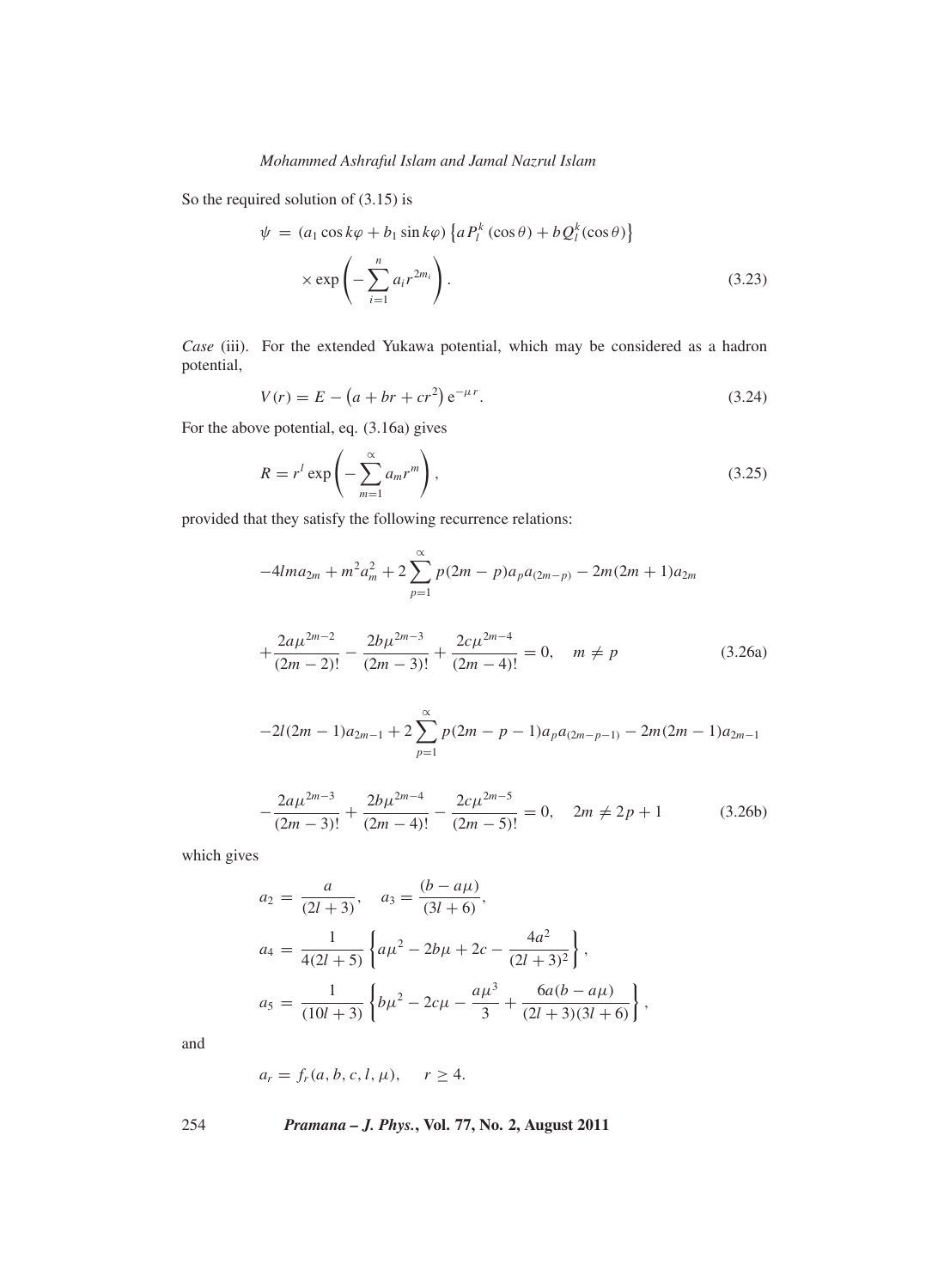#### **4. Higher states**

To obtain wave functions and eigenvalues for higher energy states we make a modification of the factorization as was done in (2.16). We assume that the energy states occur for the radial functions only.

*Case* ( $\alpha$ ). For the cylindrical coordinate system, we write the radial equation as

$$
\frac{\mathrm{d}^2 R}{\mathrm{d}r^2} + \frac{1}{r} \frac{\mathrm{d}R}{\mathrm{d}r} + \left(\lambda - X(r) - k^2\right) R = 0.
$$

So, for higher states we assume

$$
(D - \alpha)(fD - \beta) \equiv f\left(D^2 + \frac{1}{r}D + \lambda - X(r) - k^2\right),\tag{4.1}
$$

which yields

$$
\beta = f' - \alpha f - \frac{f}{r},
$$
  
\n
$$
X - \lambda + k^2 = \alpha^2 + \frac{\alpha}{r} - \alpha' + \frac{1}{r^2} + \frac{1}{f} \left( f'' - 2\alpha f' - \frac{f'}{r} \right).
$$
\n(4.2)

The solution of  $R(r)$  is given by

$$
R = \frac{A}{r} f(r) \exp\left(-\int^r \alpha(u) \mathrm{d}u\right) + \frac{B}{r} f(r) \exp\left(-\int^r \alpha(u) \mathrm{d}u\right)
$$

$$
\times \int^r \left[\frac{u}{f^2(u)} \exp\left(\int^u 2\alpha(v) \mathrm{d}v\right)\right] \mathrm{d}u. \tag{4.3}
$$

For *X* to represent an oscillator potential, the constant *A* will be zero if  $\alpha(r) \rightarrow -\infty$ as  $r \to -\infty$  and *B* will be zero if  $\alpha(r) \to \infty$  as  $r \to \infty$ . For higher state solutions, we choose

$$
\alpha = \sum_{i=1}^{n+1} \alpha_{2i-1} r^{2i-1} + \frac{m}{r}, \quad A = \sum_{i=1}^{n} \alpha_{2i} r^{2i} - \frac{b}{r^2}.
$$
 (4.4)

*Case* (i). For odd states: Consider  $f = \sum_{i=1}^{Q} f_{2i-1} r^{2i-1}$ . Then using (4.4)  $f'' - 2\alpha f' - \frac{f'}{r} =$ *Af* gives the following recurrence relations, for  $m = 0, b = 1$ :

$$
\{(2i+1)^2+1\} f_{2i+1} - 2 \sum_{j=0}^{n-1} (2i-2j-1)\alpha_{2i+1} f_{2(i-j)-1}
$$
  
= 
$$
\sum_{j=0}^{n} a_{2j} f_{2(i-j)-1},
$$
 (4.5)

where  $i = 1, 2, 3, \ldots, n - 1$  and Q is a positive integer, which determines the unknown values of  $a_{2i}$  uniquely.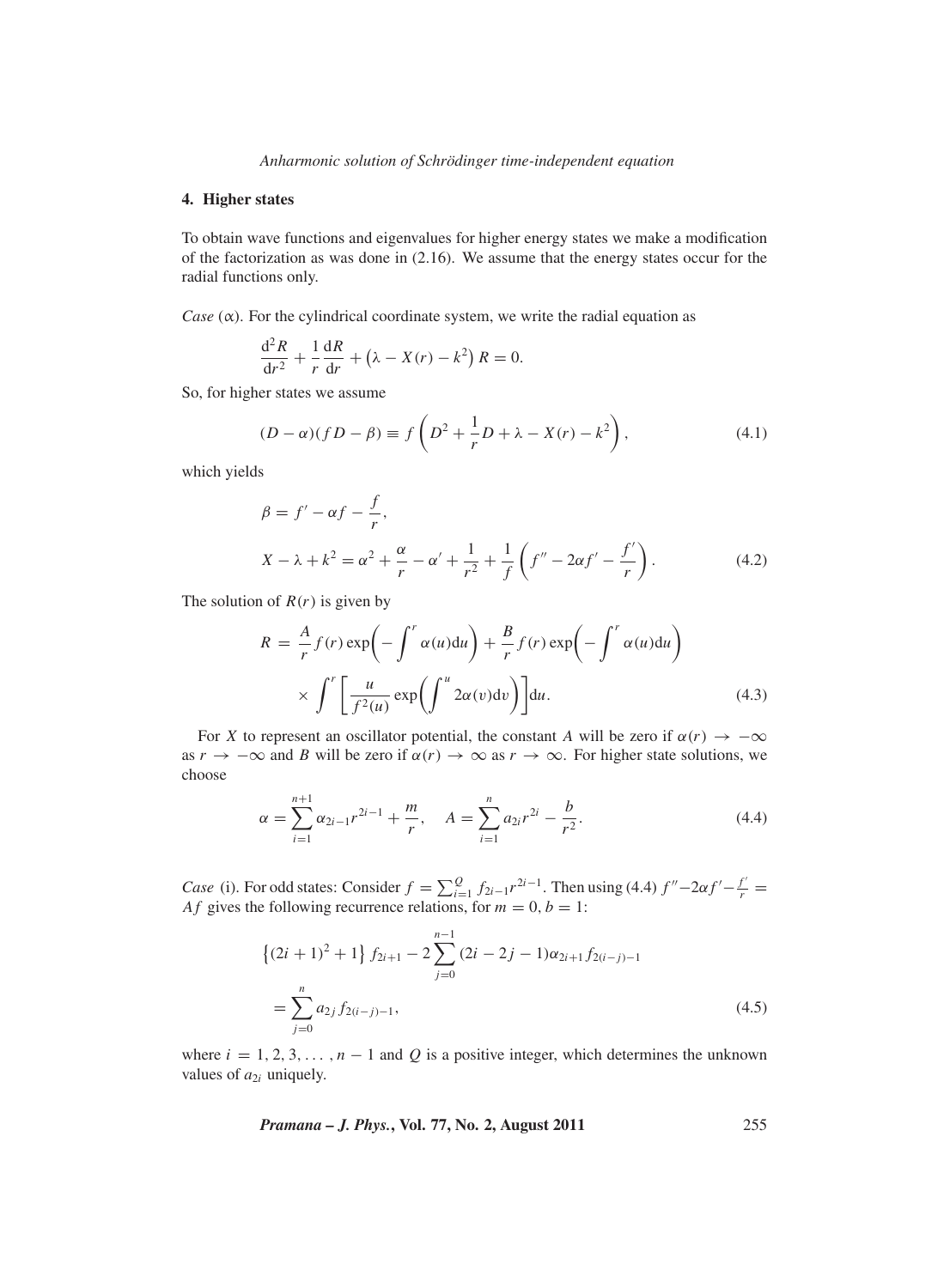The potential is, to within a constant multiplier, for  $\lambda = k^2 - a_0$ ;

$$
X(r) = \left(\sum_{i=1}^{n+1} \alpha_{2i-1} r^{2i-1}\right)^2 - 2\sum_{i=2}^{n+1} (i-1)\alpha_{2i-1} r^{2i-2} + \sum_{i=1}^{n} \alpha_{2i} r^{2i},
$$

and the solution is

$$
R = \left(\frac{1}{r}\sum_{i=1}^{Q} f_{2i-1}r^{2i-1}\right) \exp\left\{-\sum_{i=1}^{n+1} \frac{1}{2i}\alpha_{2i-1}r^{2i}\right\}
$$

$$
\times \left[A + B \int^{r} \frac{u}{\left(\sum_{i=1}^{Q} f_{2i-1}r^{2i-1}\right)^{2}} \exp\left(2\sum_{i=1}^{n+1} \frac{1}{2i}\alpha_{2i-1}u^{2i}\right) du\right].
$$

The solution of eq. (3.7) is

$$
\psi = \left(\frac{1}{r}\sum_{i=1}^{Q} f_{2i-1}r^{2i-1}\right) \exp\left\{-\sum_{i=1}^{n+1} \frac{1}{2i}\alpha_{2i-1}r^{2i}\right\}
$$

$$
\times \left[A + B \int^{r} \frac{u}{\left(\sum_{i=2i-1}^{Q} f_{2i-1}r^{2i-1}\right)^{2}} \exp\left(2\sum_{i=1}^{n+1} \frac{1}{2i}\alpha_{2i-1}u^{2i}\right) du\right]
$$

$$
\times \left\{ae^{kz} + be^{ikz}\right\}.
$$

*Case* (ii). For even states: Consider  $f = \sum_{i=0}^{G} f_{2i} r^{2i}$ , where *G* is a positive integer. Then using (4.4)  $f'' - 2\alpha f' - \frac{f'}{r} = Af$  gives the following recurrence relation, for  $m = -1$ ,  $b = 0, a_0 = 0$ :

$$
4 (i + 1)^2 f_{2i+2} - 2 \sum_{j=0}^{i} 2(i - j) \alpha_{2j+1} f_{2(i-j)} = \sum_{j=1}^{n} a_{2j} f_{2(i-j)},
$$

where  $i = 1, 2, 3, \ldots, n - 1$ , which determines the unknown values of  $a_{2i}$  uniquely.

The potential is, to within a constant multiplier, for  $\lambda = k^2 - a_0 + 2\alpha_1$ ,

$$
X(r) = \left(\sum_{i=1}^{n+1} \alpha_{2i-1} r^{2i-1}\right)^2 - \sum_{i=2}^{n+1} 2i \alpha_{2i-1} r^{2i-2} + \sum_{i=1}^{n} \alpha_{2i} r^{2i},
$$

and the solution of  $R(r)$  is

$$
R = \left(\sum_{i=1}^{G} f_{2i} r^{2i}\right) \exp\left\{-\sum_{i=1}^{n+1} \frac{1}{2i} \alpha_{2i-1} r^{2i}\right\}
$$

$$
\times \left[A + B \int^{r} \frac{1}{u \left(\sum_{i=0}^{G} f_{2i} r^{2i}\right)^{2}} \exp\left(2 \sum_{i=1}^{n+1} \frac{1}{2i} \alpha_{2i-1} u^{2i}\right) du\right].
$$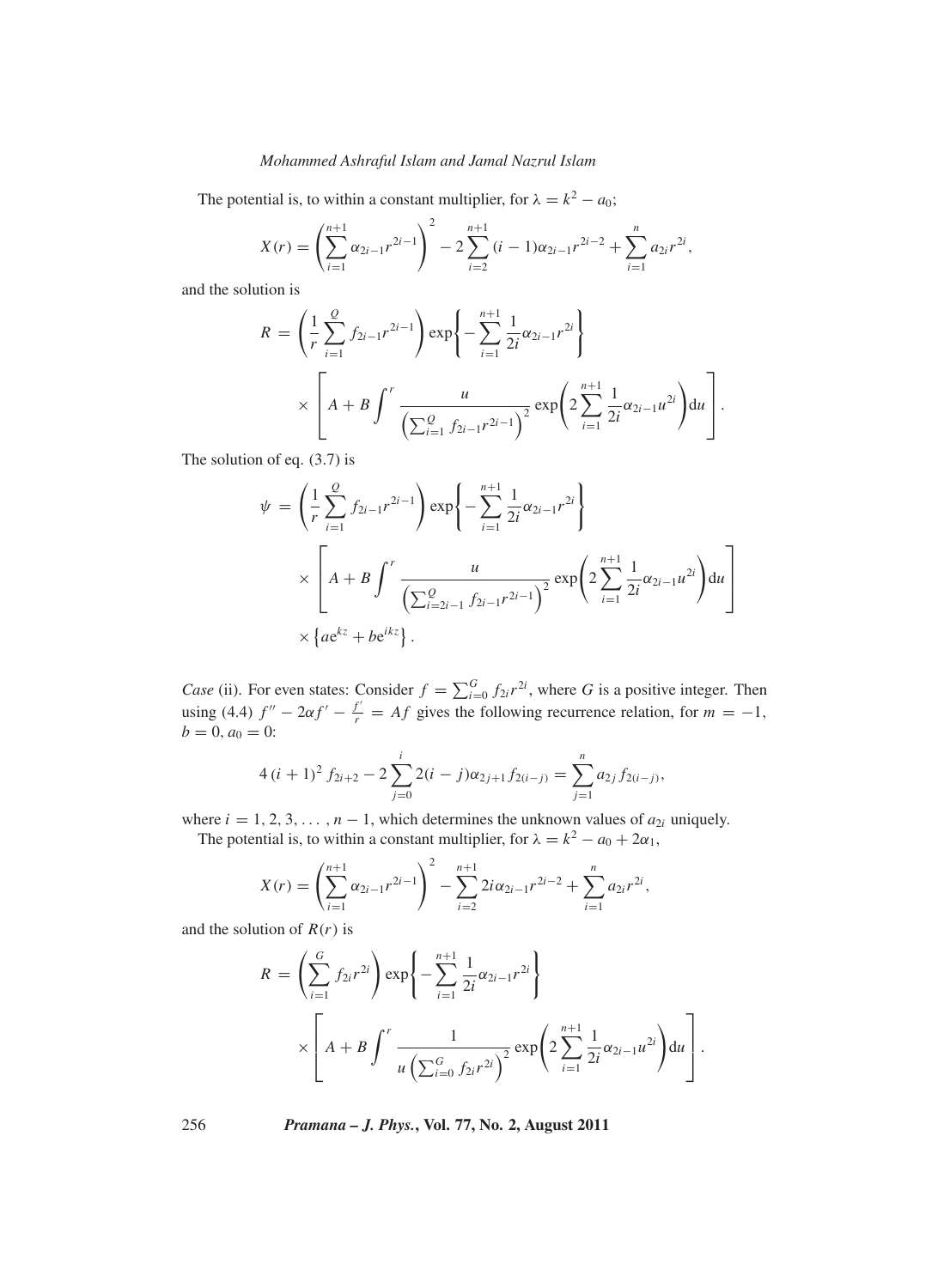So the solution of eq. (3.7) is

$$
\psi = \left(\sum_{i=1}^{G} f_{2i} r^{2i}\right) \exp\left\{-\sum_{i=1}^{n+1} \frac{1}{2i} \alpha_{2i-1} r^{2i}\right\}
$$

$$
\times \left[A + B \int^{r} \frac{2}{\left(\sum_{i=0}^{G} f_{2i} r^{2i}\right)^{2}} \exp\left(2\sum_{i=1}^{n+1} \frac{1}{2i} \alpha_{2i-1} u^{2i}\right) du\right] \{ae^{kz} + be^{ikz}\}.
$$

We now cite two examples.

*Case* (i). Let  $f = f_1r$ ,  $p = n - 1$  and  $b = 1$ . Then  $f'' - 2af' - \frac{f'}{r} = Af$  gives the recurrence relation

$$
2i(2i + 1)\alpha_{2i+1} - 2f_1\alpha_{2i-1} = f_1 a_{2i-2},
$$
\n(4.5a)

for  $i = 1, ..., n + 1$ , the above relation determines  $a_{2i}$  uniquely.

For  $\lambda = k^2 - a_0$ , the potential (4.2) becomes

$$
X(r) = \left(\sum_{i=1}^{n+1} \alpha_{2i-1} r^{2i-1}\right)^2 - 2\sum_{i=2}^{n+1} (i-1)\alpha_{2i-1} r^{2i-2} + \sum_{i=1}^{n-1} a_{2i} r^{2i},\tag{4.6}
$$

which gives

$$
R = A(f_1r^2) \exp\left\{-\sum_{i=1}^{n+1} \frac{1}{2i} \alpha_{2i-1} r^{2i}\right\} + B(f_1r^2) \exp\left(-\sum_{i=1}^{n+1} \frac{1}{2i} \alpha_{2i-1} r^{2i}\right)
$$
  
 
$$
\times \int \frac{1}{f_1r^2} \exp\left(2\sum_{i=1}^{n+1} \frac{1}{2i} \alpha_{2i-1} r^{2i}\right) dr.
$$

Hence the solution of  $(3.7)$  is

$$
\psi = \left[ A \left( f_1 r^2 \right) \exp \left\{ - \sum_{i=1}^{n+1} \frac{1}{2i} \alpha_{2i-1} r^{2i} \right\} + B \left( f_1 r^2 \right) \exp \left( - \sum_{i=1}^{n+1} \frac{1}{2i} \alpha_{2i-1} r^{2i} \right) \times \int \frac{1}{\left( f_1 r \right)^2 r} \exp \left( 2 \sum_{i=1}^{n+1} \frac{1}{2i} \alpha_{2i-1} r^{2i} \right) dr \right] \left\{ a e^{kz} + b e^{-kz} \right\} \tag{4.7}
$$

which is the second state solution.

*Case* (ii). Let  $f = f_0 + f_2 r^2$ ,  $p = n - 2$ ,  $b = 0$ . Then using (4.4)  $f'' - 2\alpha f' - (f'/r) = Af$ gives the recurrence relation

$$
4f_2\alpha_{2i-1} + f_0 a_{2i} + f_2 a_{2i-2} = 0, \quad \text{for } i = 1, 2, \dots, n-1.
$$
 (4.8)

Relation (4.8) determines  $a_{2i}$  uniquely, which gives  $a_0 = 0$ . For  $\lambda = k^2$ , we get the potential

$$
X(r) = \left(\sum_{i=1}^{n+1} \alpha_{2i-1} r^{2i-1}\right)^2 + 2\sum_{i=2}^{n+1} (i-1)\alpha_{2i-1} r^{2i-2} + \sum_{i=1}^{n-2} a_{2i} r^{2i} + \frac{1}{r^2} (4.9)
$$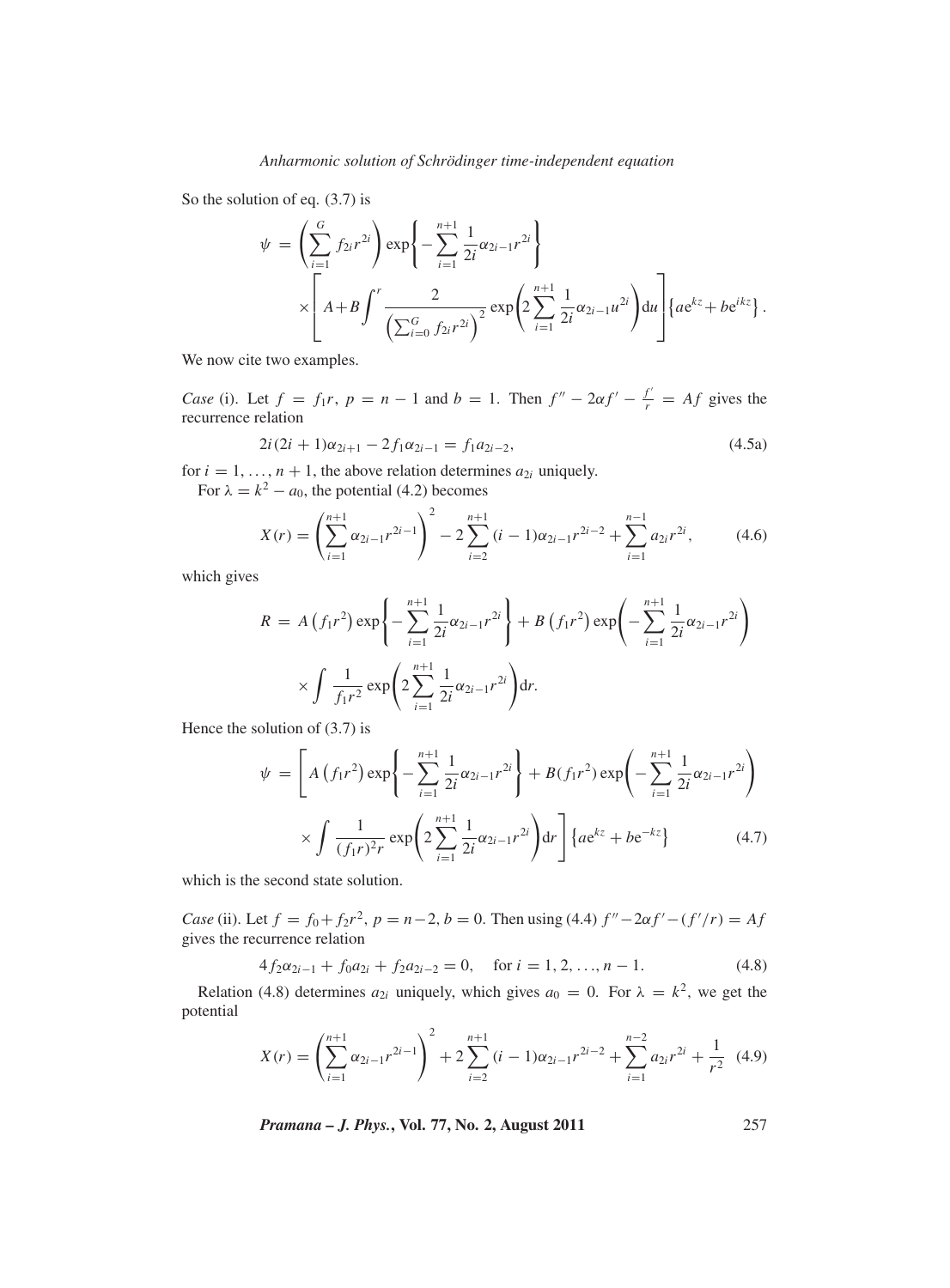and

$$
R = (f_0 + f_2 r^2) \left[ r \exp\left( -\sum_{i=1}^{n+1} \frac{1}{2i} \alpha_{2i-1} r^{2i} \right) \times \left\{ A + B \int \frac{1}{(f_0 + f_1 r^2)^2 r} \exp\left( 2 \sum_{i=1}^{n+1} \frac{1}{2i} \alpha_{2i-1} r^{2i} \right) dr \right\} \right].
$$
 (4.10)

Hence the solution of (3.7) is

$$
\psi = \left[ A \left( f_0 + f_2 r^2 \right) r \exp \left\{ - \sum_{i=1}^{n+1} \frac{1}{2i} \alpha_{2i-1} r^{2i} \right\} + B \left( f_0 + f_2 r^2 \right) r \right. \\
\times \exp \left( - \sum_{i=1}^{n+1} \frac{1}{2i} \alpha_{2i-1} r^{2i} \right) \int \frac{1}{\left( f_0 + f_1 r^2 \right)^2 r} \exp \left( 2 \sum_{i=1}^{n+1} \frac{1}{2i} \alpha_{2i-1} r^{2i} \right) dr \right] \\
\times \left\{ a e^{kz} + b e^{-kz} \right\}
$$

which is a third state solution. Similarly we can extend for higher states for different values of *G*.

*Case* (β). For the spherical polar coordinate systems the radial part of the equation for higher state is assumed to be

$$
(D - \alpha)(fD - \beta) \equiv f\left(D^2 + \frac{2}{r}D + \lambda - X - l(l+1)/r\right)
$$
 (4.11)

which gives

$$
\beta = f' - \alpha f - \frac{2f}{r}
$$
\n
$$
(4.12)
$$
\n
$$
X - \lambda + l(l+1)/r^2 = \alpha^2 - \alpha' + 2\frac{\alpha}{r} + \frac{2}{r} + \frac{1}{f}\left(f'' - 2\alpha f' - 2\frac{f'}{r}\right). \tag{4.13}
$$

Then the function  $R$  is given by

$$
R = \frac{A}{r^2} f(r) \exp\left\{-\int^r \alpha(u) \mathrm{d}u\right\} + \frac{B}{r^2} f(r) \exp\left\{-\int^r \alpha(u) \mathrm{d}u\right\}
$$

$$
\times \int^r \left\{u^2 f^{-2}(u) \exp\int^u 2\alpha(v) \mathrm{d}v\right\} \mathrm{d}u. \tag{4.14}
$$

Let us consider

$$
\alpha = \sum_{i=1}^{n+1} \alpha_{2i-1} r^{2i-1} + \frac{m}{r}, \quad A = \sum_{i=0}^{p} a_{2i} r^{2i} + \frac{p}{r^2}.
$$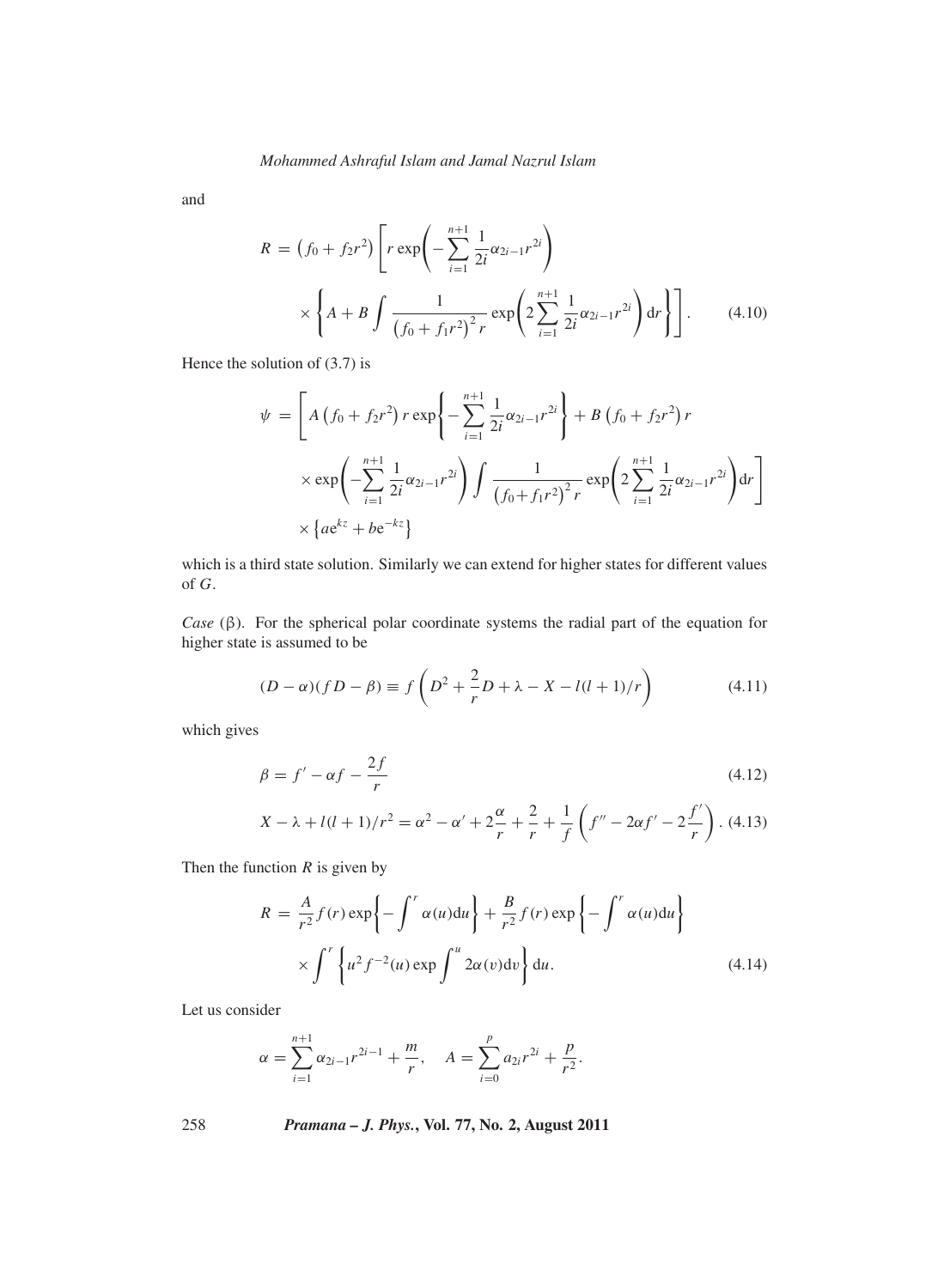*Case* (1).  $f = \sum_{i=0}^{Q} f_{2i-1} r^{2i-1}$ , for odd states. Then  $f'' - 2\alpha f' - 2\frac{f'}{r} = Af$  gives the recurrence relation by equating the coefficients of  $r^{2i-1}$ , which are

$$
2i(2i + 1) f_{2i+1} - 2 \sum_{j=0}^{j \le i} (2i - 2j - 1) \alpha_{2j+1} f_{2i-2j-1}
$$
  
= 
$$
\sum_{j=0}^{j \le i} a_{2j} f_{2i-2j-1} + p f_{2i+1}
$$

which give the values of unknown  $a_{2i}$ ,  $i = 0, 1, 2, \ldots$ .

The potential, to within a constant multiplier, for  $m = l$ ,  $p = -2(l + 1)$  and  $\lambda =$  $-a_0 - (2l + 1) \alpha_1$ , is

$$
X = \left(\sum_{i=1}^{n+1} \alpha_{2i-1} r^{2i-1}\right)^2 + \sum_{i=2}^{n+1} (2l+3-2i) \alpha_{2i-1} r^{2i-2} + \sum_{i=1}^{n} \alpha_{2i} r^{2i}
$$

and the solution of  $R(r)$  is

$$
R = \left(\sum_{i=1}^{Q} f_{2i-1} r^{2i-1}\right) r^{l-2} \exp\left(-\sum_{i=1}^{n+1} \frac{1}{2i} \alpha_{2i-1} r^{2i}\right)
$$

$$
\times \left\{ A + B \int^r \left(\frac{u^{l+2}}{\left(\sum_{i=1}^{Q} f_{2i-1} u^{2i-1}\right)^2} \exp\left(2\sum_{j=1}^{n+1} \frac{1}{2i} \alpha_{2i-1} u^{2i}\right)\right) du \right\}.
$$

*Case* 2. Consider  $f = \sum_{i=0}^{Q} f_{2i} r^{2i}$ , for even stages. Then for  $p = 0$ ,  $f'' - 2\alpha f' - 2\frac{f'}{r} =$ *Af*. This gives the recurrence relation by equating the coefficient of  $r^{2i}$  as

$$
2(i + 1)(2i + 1) f_{2i+2} - 4 \sum_{j=0}^{j \le i} (i - j) \alpha_{2j+1} f_{2(i-j)} - 2(i + 1) f_{2i+2}
$$
  
= 
$$
\sum_{j=1}^{j \le i} a_{2j} f_{2(i-j)}
$$

which gives the values of unknown  $a_{2i}$  uniquely for  $i = 0, 1, 2, 3, \ldots$ .

The potential, to within a constant multiplier for  $m = l - 1$ , and  $\lambda = -a_0 - (2l - 1) \alpha_1$  is

$$
X = \left(\sum_{i=1}^{n+1} \alpha_{2i-1} r^{2i-1}\right)^2 + \sum_{i=2}^{n+1} (2l+1-2i) \alpha_{2i-1} r^{2i-2} + \sum_{i=1}^{n} \alpha_{2i} r^{2i}
$$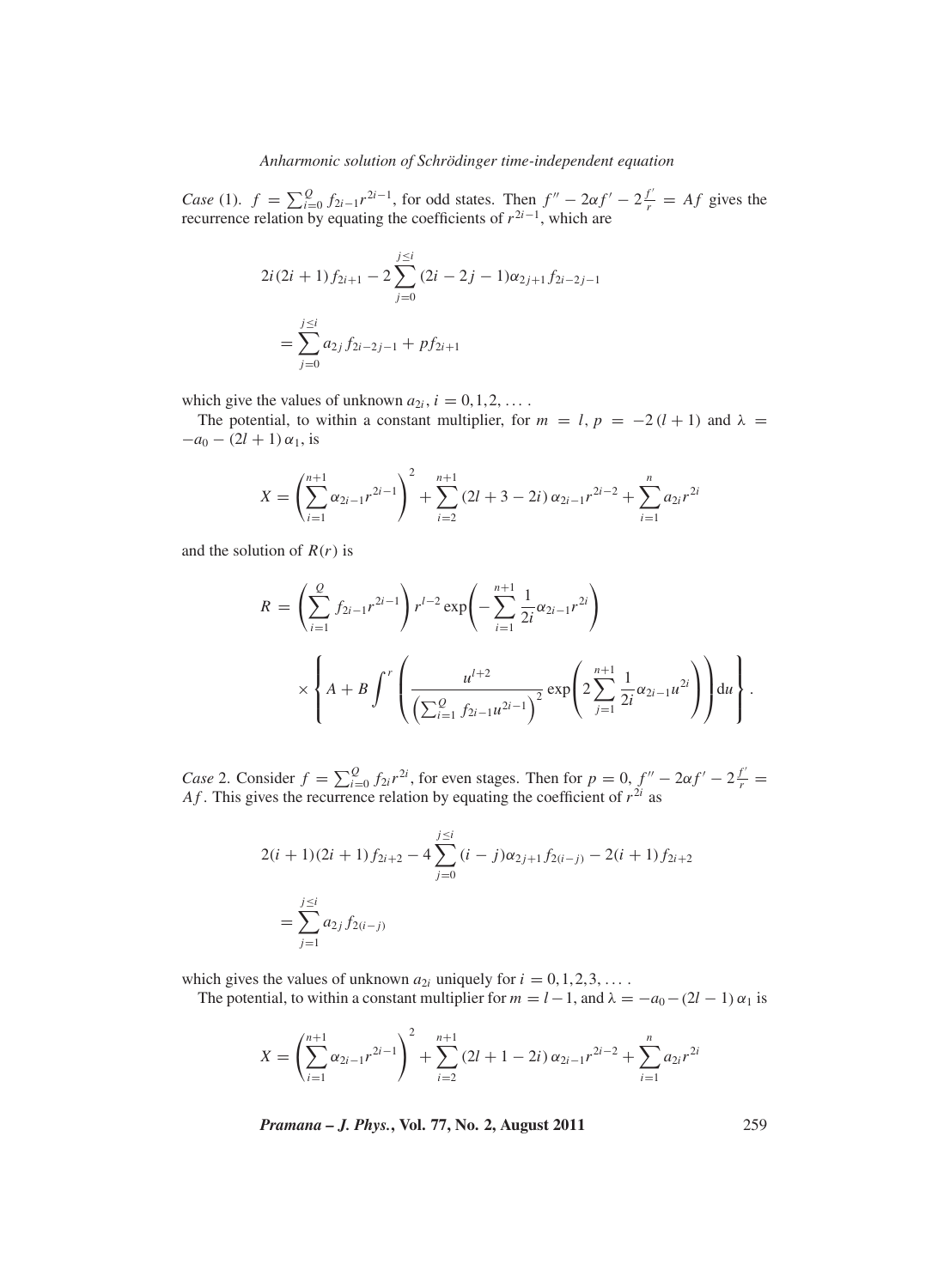and the solution for *R*(*r*) is

$$
R = \left(\sum_{i=1}^{Q} f_{2i-1} r^{2i-1}\right) r^{l-3} \exp\left(-\sum_{i=1}^{n+1} \frac{1}{2i} \alpha_{2i-1} r^{2i}\right)
$$
  
 
$$
\times \left\{ A + B \int^{r} \left(\frac{u^{l+1}}{\left(\sum_{i=1}^{Q} f_{2i-1} u^{2i-1}\right)^2} \exp\left(2\sum_{j=1}^{n+1} \frac{1}{2i} \alpha_{2i-1} u^{2i}\right)\right) du \right\}.
$$

Similarly, we can extend for higher states for different values of *m*.

#### **5. Conclusion**

In this article, we have discussed various types of new exact solutions of Schrödinger timeindependent equations. To obtain exact solutions of different states we used factorization method for isotropic anharmonic oscillator. For different values of *Q* or *G* we get different states of exact solutions. Various theories have been proposed for the interaction of hadrons such as quantum chromodynamics, and certain modifications and approximations, e.g. the non-linear sigma model (Feynman [14], Islam[15–18]). When one considers non-relativistic limits of these and related theories, one arrives at different forms of nonlinear Schrödinger equations. Some of the solutions considered in this article may be useful in these contexts. In general, this article (with possible extensions) can be considered as a 'Laboratory' for discussing solutions of various and diverse forms of the Schrödinger and other nonlinear equations in different classical and quantum mechanical contexts of physical interest. The present paper may also be useful in connection with the fairly extensive and interesting on quasi-exactly solvable models in quantum mechanics (Refs. 4–7 of Atre and Panigrahi [13]). There is a scope for examining precisely the extent to which quasi-exact solutions (as opposed to exact solution) are relevant and meaningful in various physical contexts. We hope to examine these and related questions (almost philosophical: see e.g. David Bohm, *Wholeness and the implicate order,* ARK Edition, 1983, London WCIE 7DD, England), in a future paper.

#### **References**

- [1] H Thomas, *Structural phase transitions and soft modes* edited by E J Samuelsen, E Andersen and J Feder (Universitetforlaget, Oslo, 1971), p-15.
- [2] V de Alfaro and T Regge, *Potential scattering* (North-Holland, Amsterdam, 1965)
- [3] G P Flessas and K Das, *Phys. Lett*. **A78**, 19 (1980)
- [4] G P Flessas, *J. Phys. A: Math. Gen.* **14**, L209 (1981)
- [5] G P Flessas, *Phys. Lett.* **A81**, 17 (1981)
- [6] P G L Leach, *J. Math. Phys.* **25**, 2974 (1984)
- [7] A Khare, *Phys. Lett.* **A83**, 237 (1981)
- [8] E Magyari, *Phys. Lett.* **A81**, 116 (1981)
- [9] P M Morse and H Freshbach, *Methods of theoretical physics* (McGraw Hill Book Company, Inc., 1953) Vols I and II
- [10] Z Yan, *J. Phys. A: Math. Gen.* **39**, L401 (2006)